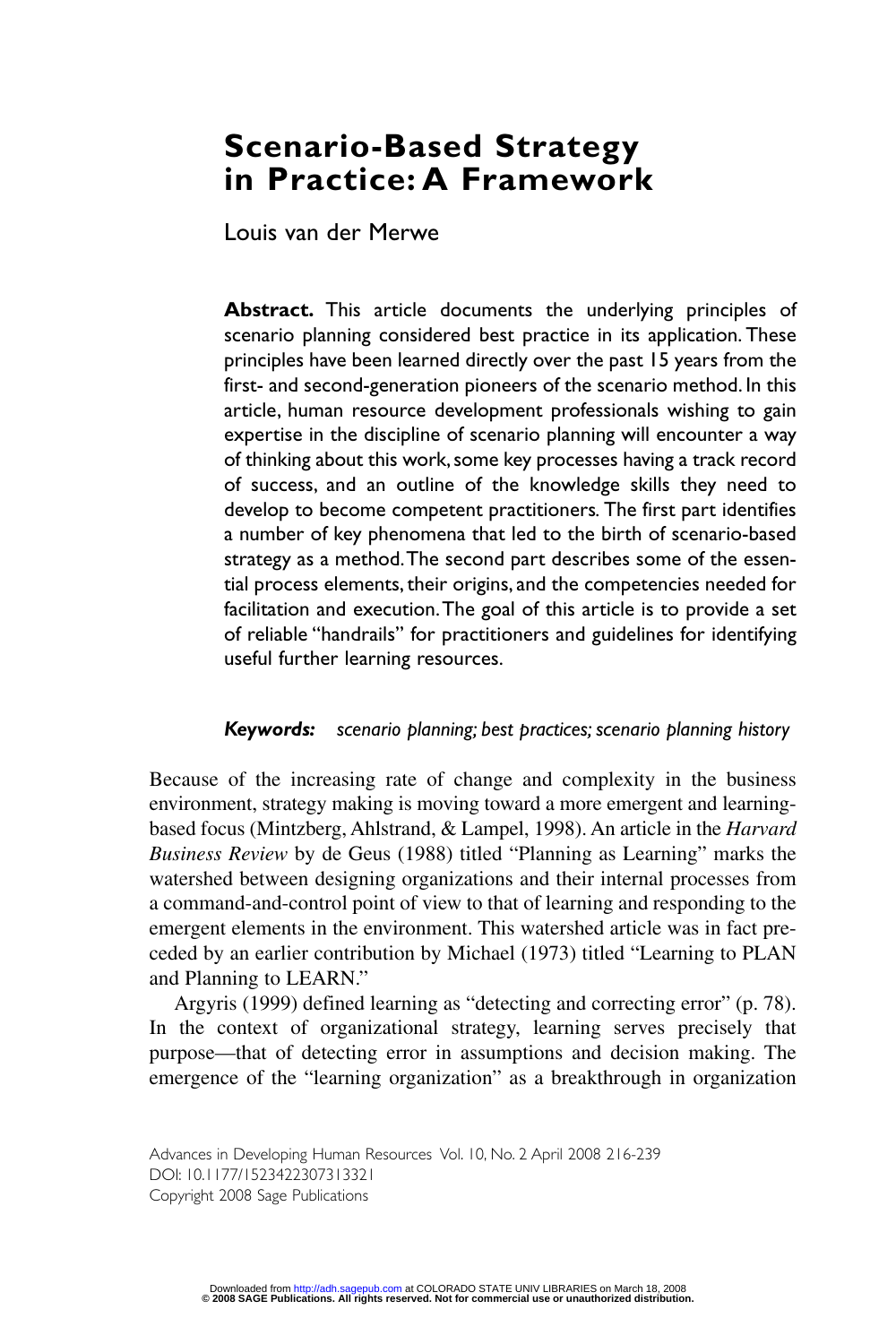design and leadership, popularized in the best-selling series of field books by Senge and colleagues (Senge et al., 1999; Senge, Kleiner, Roberts, Ross, & Smith, 1994), can be directly linked to de Geus's far-sighted work. This shift has put the strategy-making process to specialists in learning, rather than leaving it in the realm of analysts, economists, and finance specialists.

Designing scenario-based strategy as a working process and facilitating such design with learning in mind fits closely with the competence of the human resource development (HRD) professional. Many of the processes as practiced by Wack (1985) lie firmly within the current remit of the HRD discipline, and an understanding of adult learning, group process, and a multitude of organization development processes is critical in successful scenario planning (Cummings & Worley, 2001).

The general framework provided in this article is a pathway that has been handed down from the first two generations of scenario-based strategy "masters." Traditionally, a novice practitioner would navigate this pathway under the tutelage and guidance of an experienced professional using a mentorship model for learning. However, masters of the scenario-based strategy method are relatively scarce. Practitioners who follow Wack's (1988) method as a guide to their approach are even more scarce. For the first time, this pathway, together with some of the most important principles, is documented in a publication in such a way that a novice practitioner may find his or her own way through this diverse landscape.

### **The Purpose of This Article**

The purpose of this article is to provide a general framework for novice scenario-based strategy practitioners by outlining the essential principles and components of any scenario-based strategy effort. Scenario planning is a subtle and highly complex process, and it would be impossible for any single article to cover all of the important aspects of the method in great detail. This article provides guidance by drawing attention to key phenomena and by describing a practical framework for understanding and working through the major components of the scenario-based strategy process. The practice of scenario-based strategy varies between practitioners, and this variation provides aspirant practitioners with a richer repertoire from which to develop their own approach. However, practitioners should first understand and master the general framework used by the founders before inventing alternatives that may not necessarily improve the result.

# **The Structure of This Article**

This article proceeds with two major sections. First, some basic approaches that apply to a strategy-making process, and specifically the scenario-based strategy process, are presented. These approaches are gleaned from more than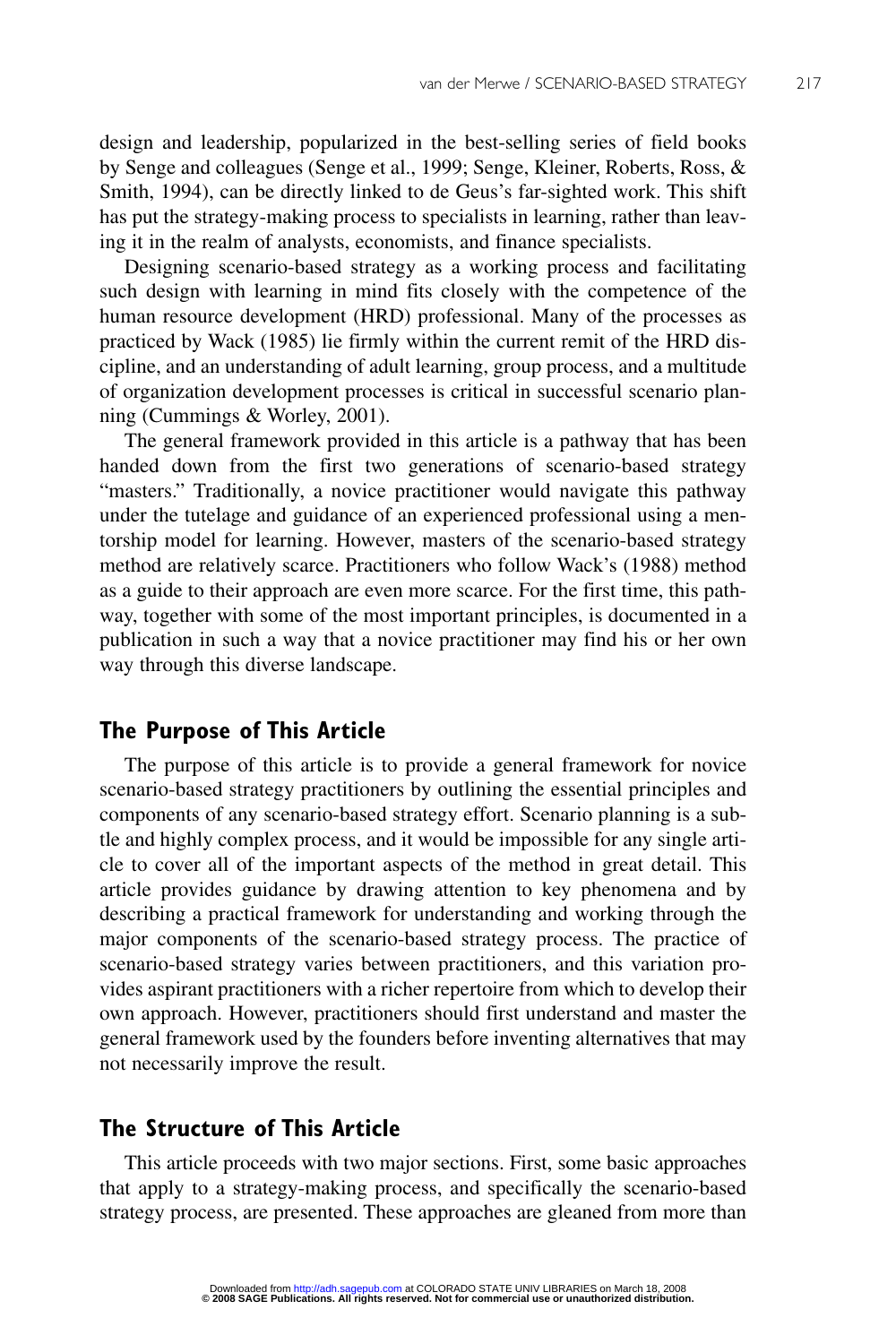30 years of consulting in organizational strategy throughout the world. The major topics of this section include (a) problems with prediction, (b) systems thinking, and (c) strategy as "fit." The second part of this article—the larger of the two parts—focuses on some essential, more specific elements for emerging scenario planning practitioners. Elements in Part 2 include (a) generations of scenario pioneers and uses of scenarios, (b) a typical scenario development process, (c) quality criteria for scenarios, (d) using scenarios to test strategic robustness, (e) a competency profile for scenario planning practitioners, and (f) practitioner guidelines for facilitating scenario projects.

### **Part 1: Approaches in Scenario-Based Strategy Making**

Three phenomena in strategy making that form the foundation for moving to the use and value of scenarios as base are (a) inherent problems with prediction, (b) the need for practical systems thinking, and (c) strategy as a continuous learning process.

### **Problems With Prediction**

The most commonly used method for understanding what might happen in the future is studying what has happened in the past (Bartlett  $&$  Ghoshal, 2002) and using this as a basis for predicting the future. The central problem, however, with this approach is deeply buried in the principles of cognition. The problem is that the way in which people then observe the future becomes limited to a narrow band of variability (Schwartz, 1991). Schumacher (1978) reminded us that when faced with complexity, we tend to reduce this complexity to an "either/or" dialectic to cope. In addition, the official blessing that these predictions receive from top leadership often prevents people from seeing emerging forces and discontinuities outside of "the official future" (Schwartz, 1991; see Figure 1). This "blessing" (according to Brenard, a CEO of Shell) also changes the nature of the conversation from revealing risk to concealing risk.

People who have worked in large command-and-control organizations have surely experienced this phenomenon. The official future cuts across all forms of learning, information sharing, and decision making. The classical commandand-control organization requires that people in leadership roles support and adhere to the officially enunciated policy. Deviation from the norm is often seen as disloyalty and is sometimes sanctioned and corrected (Schwartz, 1991). In this type of organization, the thinking is usually done at the top of the organization, and managers are expected to act out these decisions (Porter, 1998). Learning is limited to the top. Reactions to changes in the environment are slow, and hesitation and delays can sometimes be fatal to the organization because it no longer fits with the environment in which it finds itself (Porter, 1998). One important purpose of scenario-based strategy is to address these issues.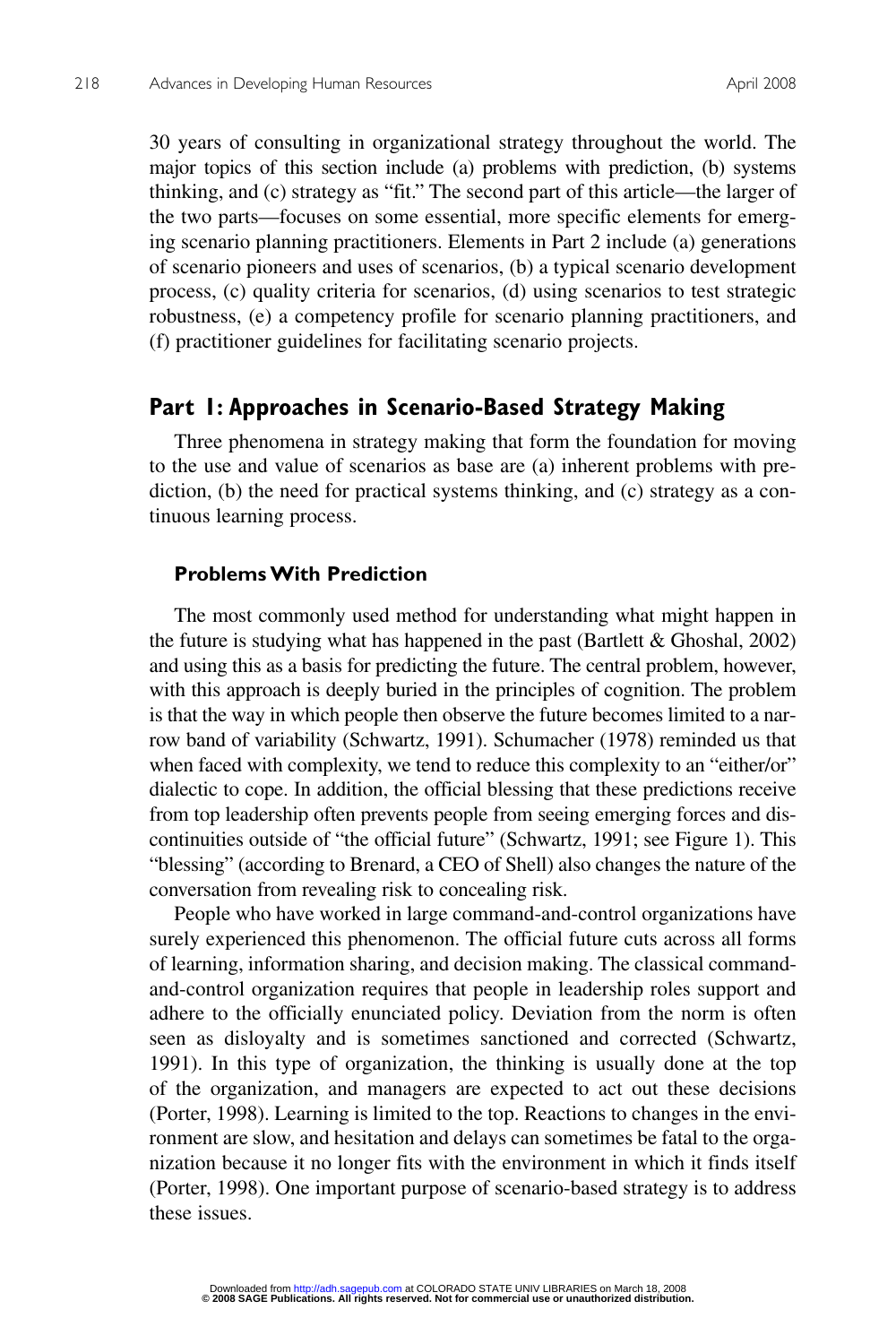

**FIGURE 1: Predictions, Scenarios, and the Dangers of the Official Future**

Wack's (1985) stated purpose of scenarios emphasizes the shifting of assumptions in the minds of decision makers.

The most important purpose of the scenario building process is to shift the thinking of the leadership inside the organization about what might happen, in the future, in the external environment. (p. 72)

This purpose statement represents one of the key guidelines for practitioners when designing scenario planning workshops and clearly highlights a purpose consistent with avoiding predictions in planning. The further implication of this statement is that the scenarios must take the thinking beyond the current assumptions and beyond the official future. Wack (1985) was confronted with the tendency for decision makers to choose an official future, and his solution was to use the official future as a device to engage the decision makers to take ownership of the scenarios to learn about worlds beyond the boundaries of their assumptions. "It is useful," he wrote, "to encourage the decision makers to walk out into the official future and once there, (they will be willing) to consider other more divergent futures" (p. 95). "Our real target was the microcosms of our decision makers; unless we influenced the mental image, the picture of reality held by critical decision makers, our scenario would be like water on stone" (p. 83).

### **Increasing Complexity in the External Environment and Practical Systems Thinking**

Much has been written about systems thinking in recent years (e.g., Kauffman, 1980; Senge et al., 1999; Senge et al., 1994). The term has become overused in many organizations and in organizational literature. However, the capability for seeing wholes and interconnections is absolutely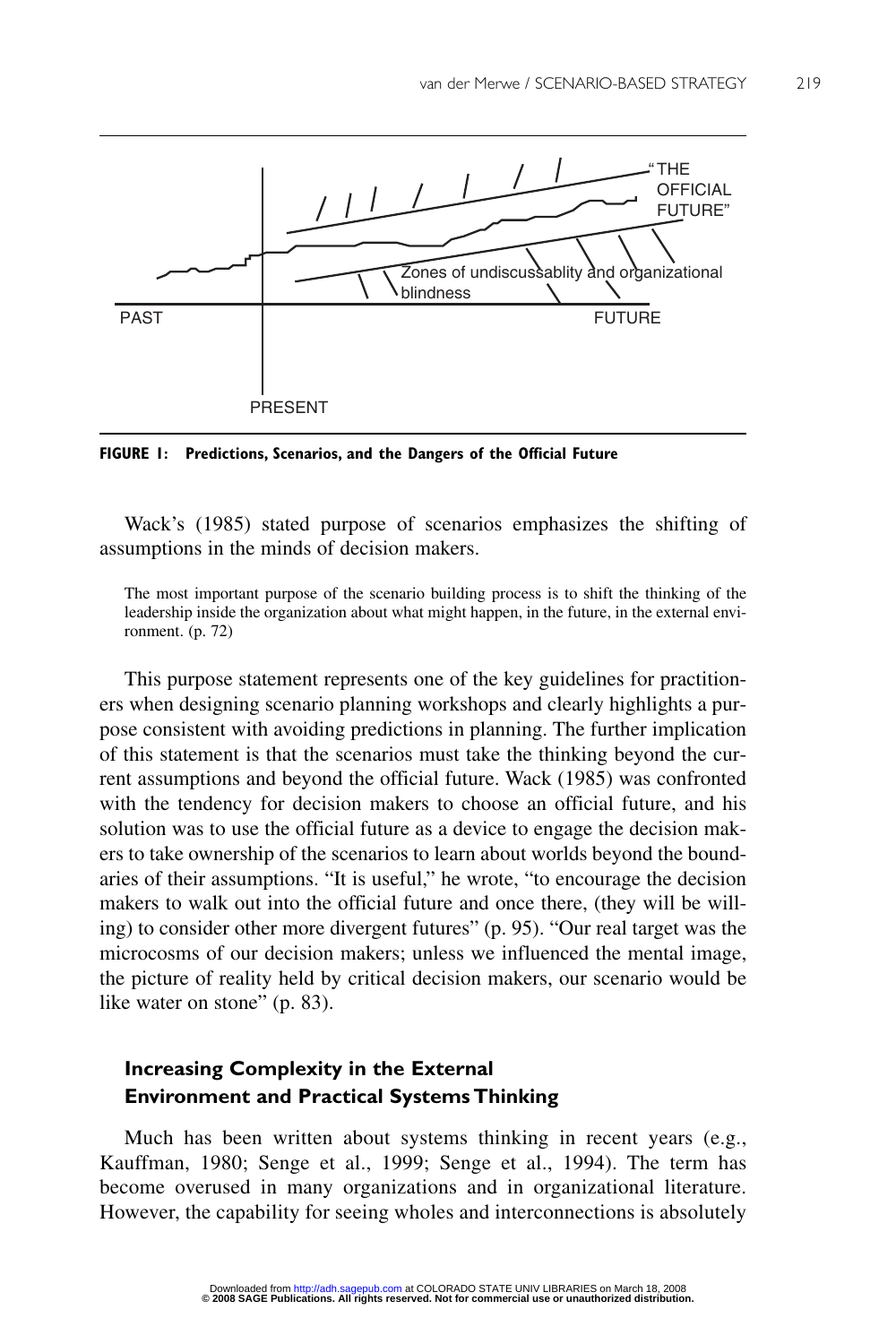critical in scenario planning. Given the wealth of resources on systems thinking, this article will provide only a brief overview; however, the importance of understanding and seeing systems cannot be understated in scenario planning.

Systems thinking is the label for a worldview that focuses on interconnections and causal relationships rather than on snapshots and independent parts (Kuhn, 1970). This worldview aims to allow the individual to see that which is not immediately obvious. This perspective forms the foundation of building an organization capable of detecting error, learning, and self-correcting errors, as it pursues its goals and strategies also known as a learning organization (Argyris, 1999; Senge, 1992).

Systems thinking has been described as "uncommon sense" by Davidson (1983) in a book of the same title. When faced with complexity in the external or internal dynamics of an organization, the systems lens can enable decision makers to see beyond events and detect underlying patterns as well as the forces and causal relationships that hold these patterns in place. A systems worldview, together with tools and techniques to make structure visible, is important for building quality scenarios (Davidson, 1983).

The iceberg analogy (Kauffman, 1980) is a useful and practical way to enable practitioners and decision makers to adopt and use a systems perspective and start to appreciate how different variables are interconnected (see Figure 2).

We typically see the world at an events level (the visible part of the iceberg). We are predisposed as humans to notice events more easily. The media, for instance, talk of and look for a "who event" to write about or broadcast. When we look through this kind of lens, we are trapped in a reactive mode, because we see only a small part of the dynamic and react to counter this. Only when we start to look below the surface (the part of the iceberg that exists underwater and beyond obvious sight) to identify the patterns of behavior can we begin to better understand the events-level information and therefore build better scenarios about how a pattern may play out in the future. The key to even more substantial learning is in understanding the structural level of a dynamic, and scenarios create a forum in which decision makers can explore the structural level of various forces facing the organization.

### **Strategy as Fit**

Describing strategy as a process of fit presents the ongoing process of detecting deviation from good fit and correcting for such deviation. The theory of fit suggests that when an organization fits with the future environment, it will prosper, and when it does not fit, it will falter and perhaps fail. Porter (1998) called this first order fit. Internal processes require what Porter (1998) called a second order fit, meaning that these internal processes have to fit with each other to provide the organization with optimum capacity to respond and create fit with changes in the environment.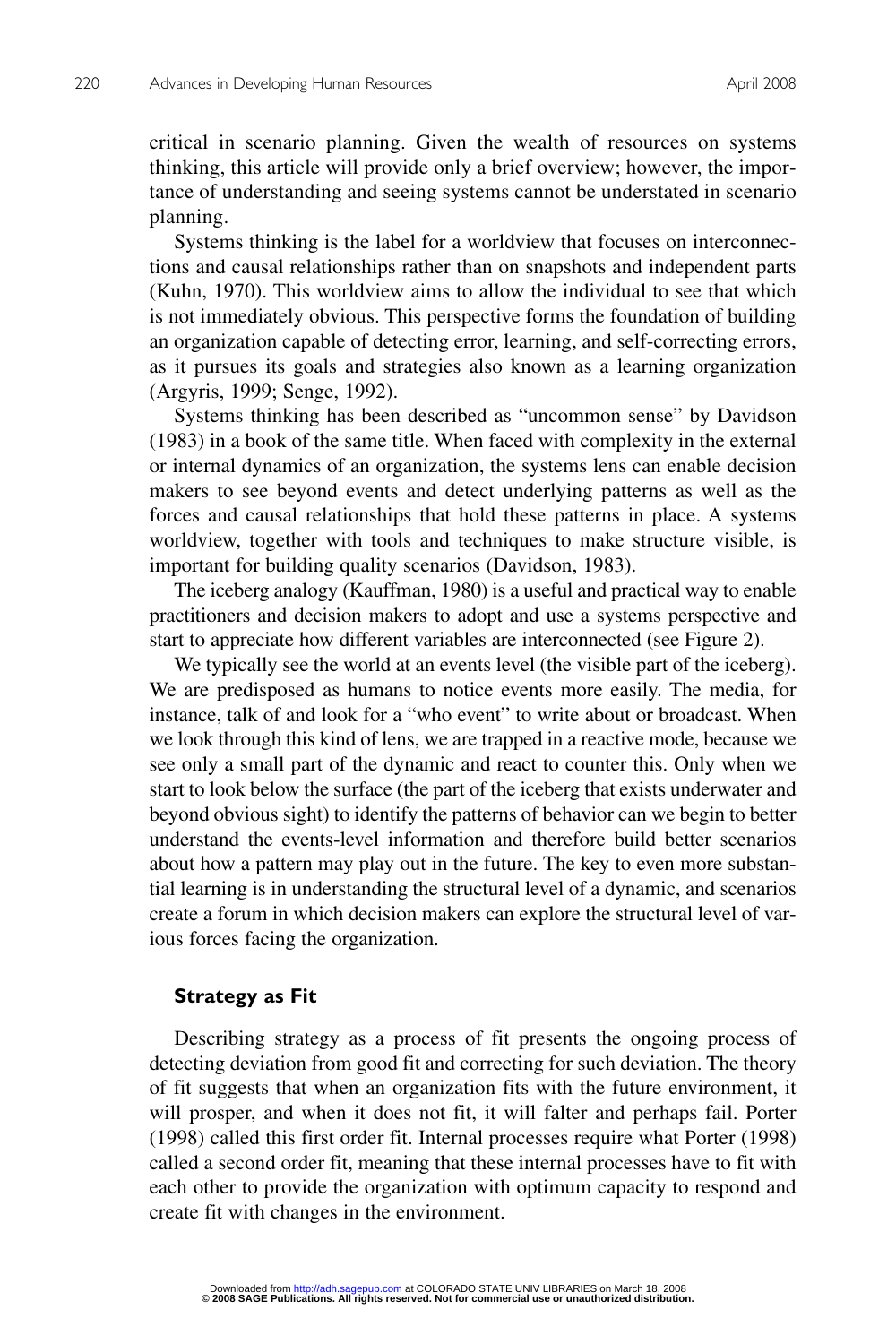

**FIGURE 2: Systems Thinking—The Iceberg Analogy** *Source:* Adapted from Senge (1990).

Ensuring the internal fit of the various processes that affect strategy making and execution represents one of the key areas of design in which HRD practitioners already have expertise. For example, leadership development is often included in HRD academic and executive curricula, as well as change management, organization learning, and organization development (McLean, 2006). Although not an exhaustive list, these are four key areas in scenario-based strategy that fall directly in the domain of HRD and within the competence of the modern HRD practitioner. The point is that many processes critical to effective scenario-based strategy are currently within the remit of HRD and organization development (OD) practitioners, and as we continue to frame strategy as a learning process, the knowledge and skills related to adult learning will become the foundation of organization strategy.

It is beyond the scope of this article to discuss each of these key strategyenabling processes in Figure 3 in detail. However, one process deserves mention because it is usually poorly executed. The area of performance management is often the key to connecting strategy to individual jobs and job descriptions (Brache, 2005; Porter, 1998; Rummler & Brache, 1995).

Performance management is singled out not only because it is often poorly executed but also because performance is at the heart of the HRD contribution in any organization. Specifically in strategy execution, performance is heavily reliant on the quality of thinking, which in turn is dependant on the quality of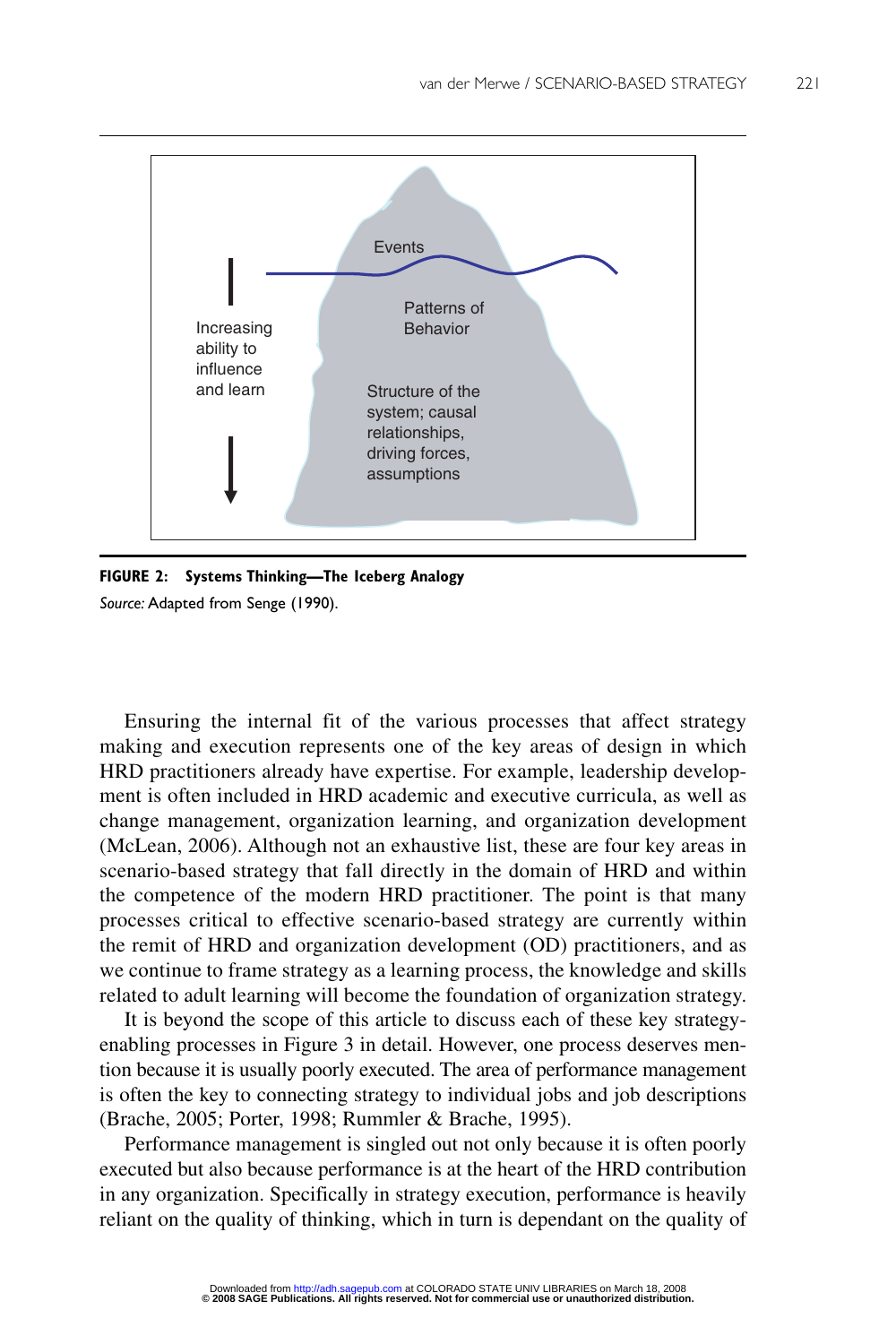|                   | Organization                                                                                                                                                                                                                                 | <b>First Order</b><br>Fit | <b>Futures</b>                                                                           |
|-------------------|----------------------------------------------------------------------------------------------------------------------------------------------------------------------------------------------------------------------------------------------|---------------------------|------------------------------------------------------------------------------------------|
| 苉<br>Second Order | <b>Key Strategy Enabling Processes</b><br>• Leadership Development<br>• Strategy Engagement Forum<br>• Scenario-based Strategy<br>• Strategy and Alignment<br>• Business Model Development<br>• Performance Management<br>• Systems Thinking |                           | <b>External Dynamics</b><br>• Scenario 1<br>• Scenario 2<br>• Scenario 3<br>• Scenario 4 |
|                   | • Change Management<br>• Organizational Culture                                                                                                                                                                                              |                           |                                                                                          |



the strategic conversation (van der Merwe, L. et al 2008). In general, the allround capacity or competence of the people in the organization creates real strategic options. Lack of capacity places an immediate limit on the ability of an organization, as a human activity system, to execute strategy effectively. One key capacity that is usually absent is that of acting together and in the same direction, strategically. A real option is defined here as when there is a match between current competencies and emerging future external dynamics.

Although we constantly hear the mantra of "people are our most important asset," this area of building capacity to perform, together, is usually disconnected from the strategy-making and execution process (Brache, 2005). This is akin to being a captain at the helm of a ship, trying to navigate a difficult passage, with no connection from the ship's helm to the rudder! This is an area of expertise in which HRD and OD practitioners have a clear opportunity to add value to the performance of an organization (Brache, 2005), ensuring that roles are clear and that the performance management process is designed to connect the strategy and prioritization process directly to jobs and capabilities and that the reviewing process is done well (Rummler & Brache, 1995).

These three phenomena—(a) problems with predictions, (b) increasing complexity and systems thinking, and (c) strategy as fit—provide the basis for shifting to scenario-based strategy as the preferred mode of strategy making. The business environment has grown too complex for single line forecasting tools alone. Business problems are inherently complex and often require a synthesis view in addition to an analytic view. Furthermore, the various organizational processes must be in alignment with each other so that the organization may respond as a whole. This leads to the conclusion that yesterday's approaches to strategy are simply no longer adequate.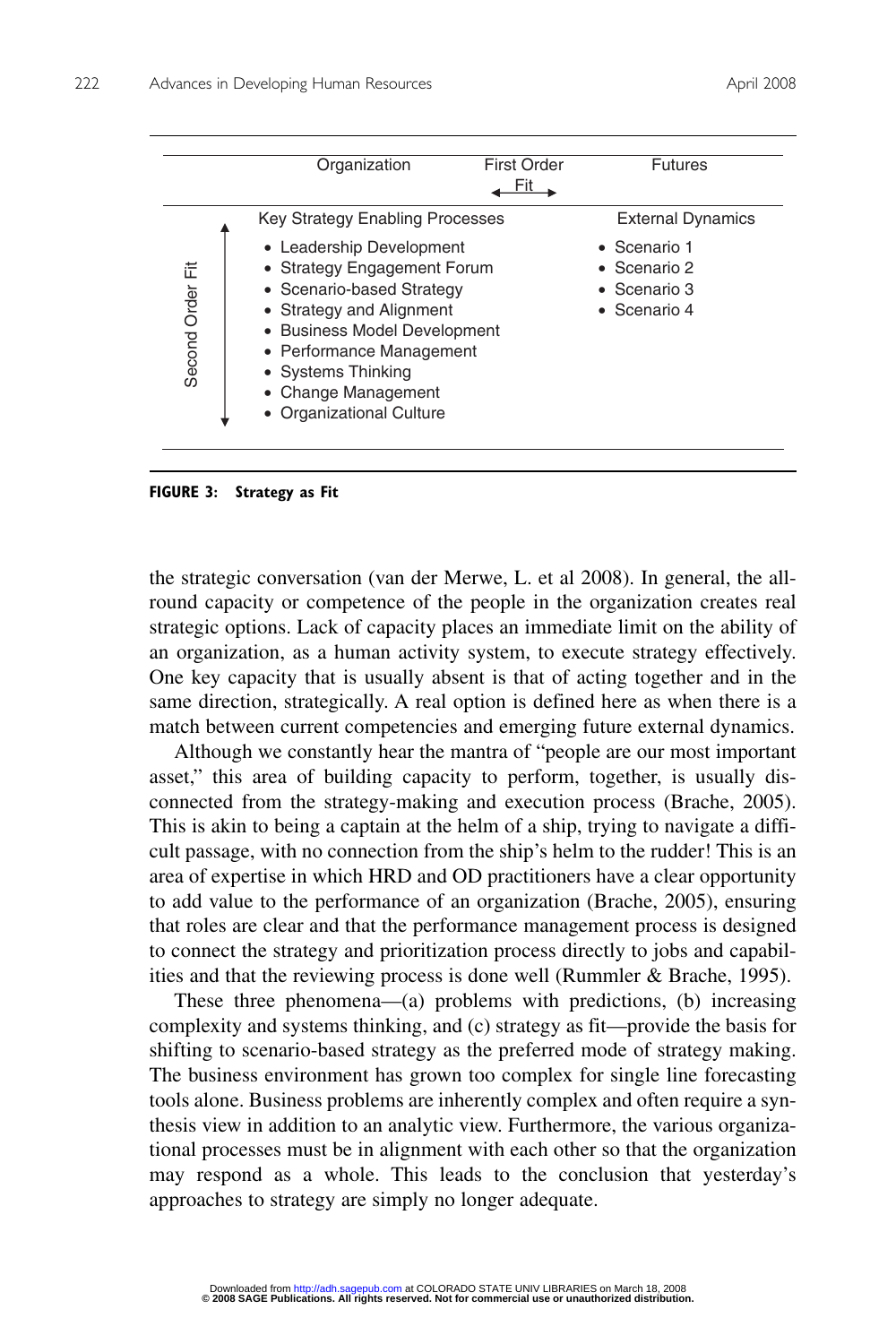# **Part 2: Essential Process Elements, Founding Personalities, and Key Competencies for Scenario-Based Strategy Practice**

The second part of this article provides a short history of the pioneering thinkers in scenario planning and a framework for practicing scenario-based strategy. Scenario-based strategy has been described as a divergent process (Chermack & van der Merwe, 2003; Schwartz, 1991), thus the framework provided is flexible and is intended to allow practitioners a degree of freedom so that they may bring their individual competencies to bear, as long as they respect underlying principles as outlined. That is, most scenario projects should include the elements described here in order to be called scenario planning as Wack (1988) intended. The depth and concentration on each element, however, will vary from project to project, and expertise in this art can truly only be gained through practice, preferably under the guidance of a competent practitioner. The remainder of this article provides some critical components and useful practitioner tips for practicing and developing scenario-based strategy competencies.

### **Knowing the Generations of Scenario Pioneers: Prioritizing Sources for Learning**

In 2002, Shell International marked 30 years of scenario planning. Angela Wilkinson, under the directorship of Ged Davis, the then-head of Group Planning at Shell International, gathered together 30 scenario practitioners whom they considered the next generation of scenarists from across the world. It is significant that the Centre for Innovative Leadership (CIL) was among those invited to this celebration of the "coming of age" of the scenario method. This method has its roots deeply buried in the history of the Group Planning Department at Royal Dutch Shell.

It is generally accepted that the Shell scenario method is based on the early work of writer Herman Kahn (Kahn & Wiener, 1967). Wack was an early protégé of Kahn and took the tools they developed to "think the unthinkable" into a corporate setting when he became the head of long-range planning at Shell. Individual practitioners continued to learn, mainly from other practitioners and often within Shell. Some of the pioneers have written about the method in a way that informs practice (Schwartz, 1991; van der Heijden, 1996). Practice still varies widely among practitioners, and any formalized or standardized best practice or comprehensive theory is still elusive.

Art Kleiner, current editor-in-chief of the management journal *Strategy + Business*, provided a useful outline of the individuals and characters who pioneered the method during the 1970s and 1980s (Kleiner, 1989). The perspective that Table 1 provides enables potential practitioners to identify and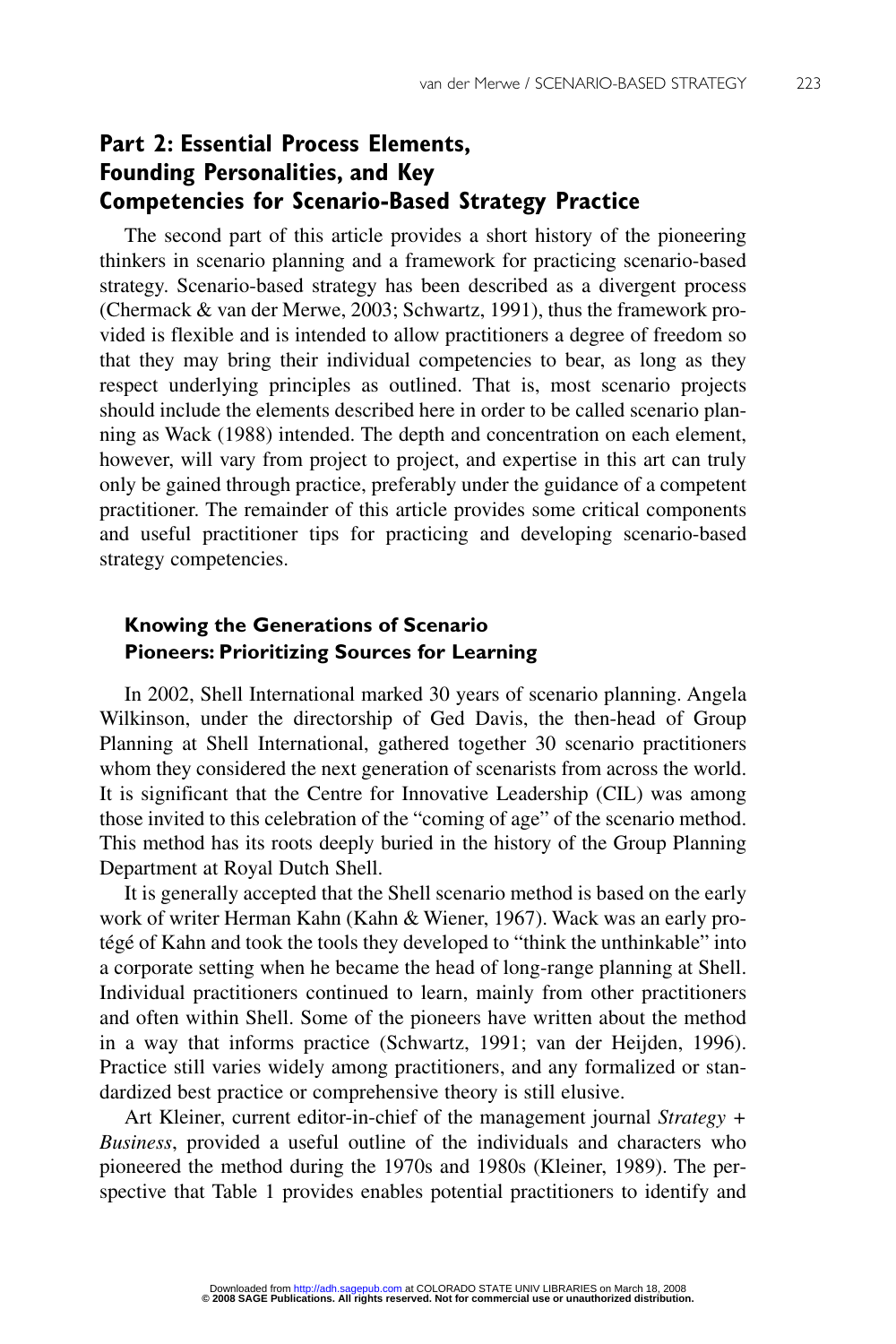| <b>First Generation</b>                                        | <b>Second Generation</b>                                     | <b>Beginning a Third Generation</b>                                                                                                  |
|----------------------------------------------------------------|--------------------------------------------------------------|--------------------------------------------------------------------------------------------------------------------------------------|
| Ted Newland<br>Pierre Wack<br>Napier Collyns<br>Peter Schwartz | Arie de Geus<br>Kees van der Heijden<br><b>Stewart Brand</b> | Graham Galer<br><b>Ged Davis</b><br>Guy lillings<br>30 international scenario<br>practitioners-selected and<br>acknowledged by Shell |

**TABLE 1: Generations of Scenario Pioneers**

prioritize their learning by using this table to identify further key resources. Table 1 also enables the elimination of contributions not close to the mainstream of the emerging body of literature.

Scenario-based strategy has grown up in applied practice. Given this, the process has not yet established clear academic roots and is often rejected by business schools that still hold the economic/analytic views of strategy (Mintzberg et al., 1998) and strive to emulate the practices of the Harvard Business School. Practitioners of the method, who are also expert in organizational learning, generally agree that scenario-based strategy provides the most sophisticated and proven organizational learning process, although this is only beginning to be explored and acknowledged through sound research (Burt & van der Heijden, 2002, 2003; Chermack, Lynham, & van der Merwe, 2006; Chermack, van der Merwe, & Lynham, 2007). Scenario-based strategy rightfully belongs among the processes through which the level of learning in an organization can be developed and enhanced.

## **Uses for Scenarios: A Methodology With a Wide Range of Applications**

There are several different applications for scenarios (see Table 2). Although the general framework remains the same, the uses and applications can shift the timetable and depth and reduce or amplify other important components of the process. For example, using scenario-based strategy to examine and maintain fit with the external environment will look different from scenario-based strategy used to test the viability of investment in a new product line. These projects will use the same general steps, but each step may vary in its depth and intensity.

*Decision scenarios*. Decision scenarios are used to improve the quality of decision making by focusing on particular decisions that the organizational leaders are entertaining. They are therefore based on deep analysis and research. Full-time planning staff provide the capability to track specific trends and driving forces and renew the scenarios every 3 to 4 years.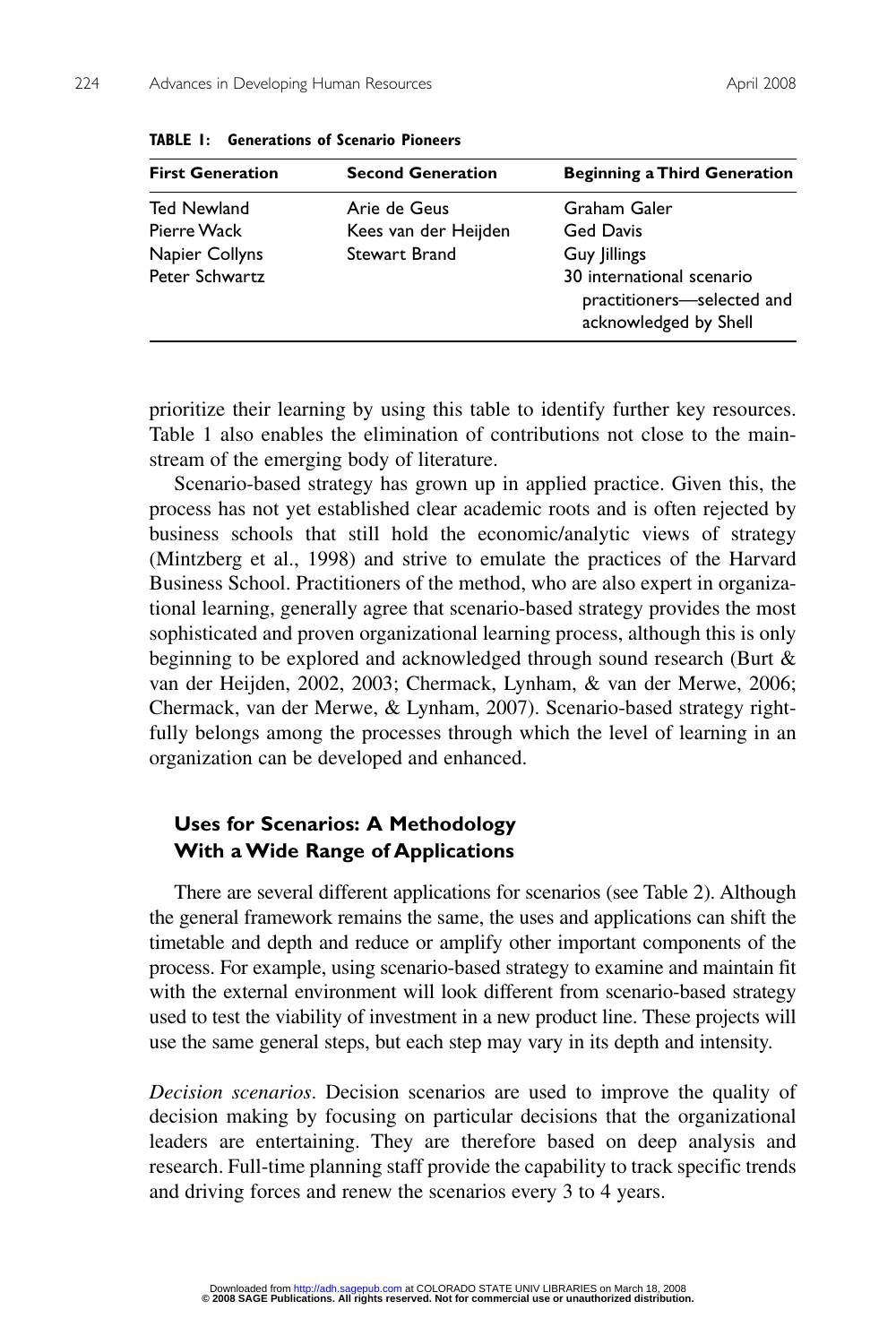| <b>Type/Description</b>                            | <b>Purpose</b>                                                                                                                                              |  |  |  |
|----------------------------------------------------|-------------------------------------------------------------------------------------------------------------------------------------------------------------|--|--|--|
| L. Decision scenarios                              | to test decisions for robustness                                                                                                                            |  |  |  |
| 2. Normative scenarios                             | to push a community toward a specific perspective                                                                                                           |  |  |  |
| 3. Community dialogue<br>problem solving, conflict | to engage a community of leadership to explore<br>the future management                                                                                     |  |  |  |
| 4. Policy alignment                                | to enable various ministries to easily align policies<br>with each other                                                                                    |  |  |  |
| 5. Organization alignment<br>and engagement        | to provide an umbrella focus, for strategic<br>conversation and alignment, within the<br>organization and strategic support for<br>organization development |  |  |  |
| 6. Environmental scanning                          | to enable the organization to learn about and take<br>a position on specific assumptions on which<br>strategy is based                                      |  |  |  |
| 7. Scenario thinking                               | a way of thinking embedded in all decision making<br>or choices                                                                                             |  |  |  |
| 8. Leadership coaching<br>using scenarios          | stimulating a personal inquiry on which to base<br>personal strategies                                                                                      |  |  |  |

#### **TABLE 2: Uses of the Scenario Method**

*Note:* Examples of these different uses of scenarios are often not publicly available.This table has been compiled by the author to provide practitioners with a sense of the wide range of uses of the scenario method.

*Normative scenarios*. Normative scenarios are used to push their readers in a specific direction. The "high road, low road" scenarios used during the South African transition in 1994 helped all South Africans to look into the abyss of the "low road" scenario and start the work of building the "high road" (Sunter, 1987, p. 107).

*Community dialogue*. Scenarios provide a neutral space within which a wider strategic conversation can take place. When participants enter a way of thinking where the future is plural, they will seriously consider and talk about a wider range of futures. The danger is that these conversations lack the rigor of decision scenarios and often miss important dynamics. For example, the Mont Fleur Scenarios from the early 1990s were silent on the crime dynamics in the South African society (Kahane, 2002).

*Policy alignment*. The Singapore government invests substantially in developing and continually updating a set of scenarios for its own use. It then insists on using them in all the ministries to test decisions and national policy for robustness. This has the benefit of enabling each ministry to function as autonomously as it wishes, in policy making, yet by testing policy in a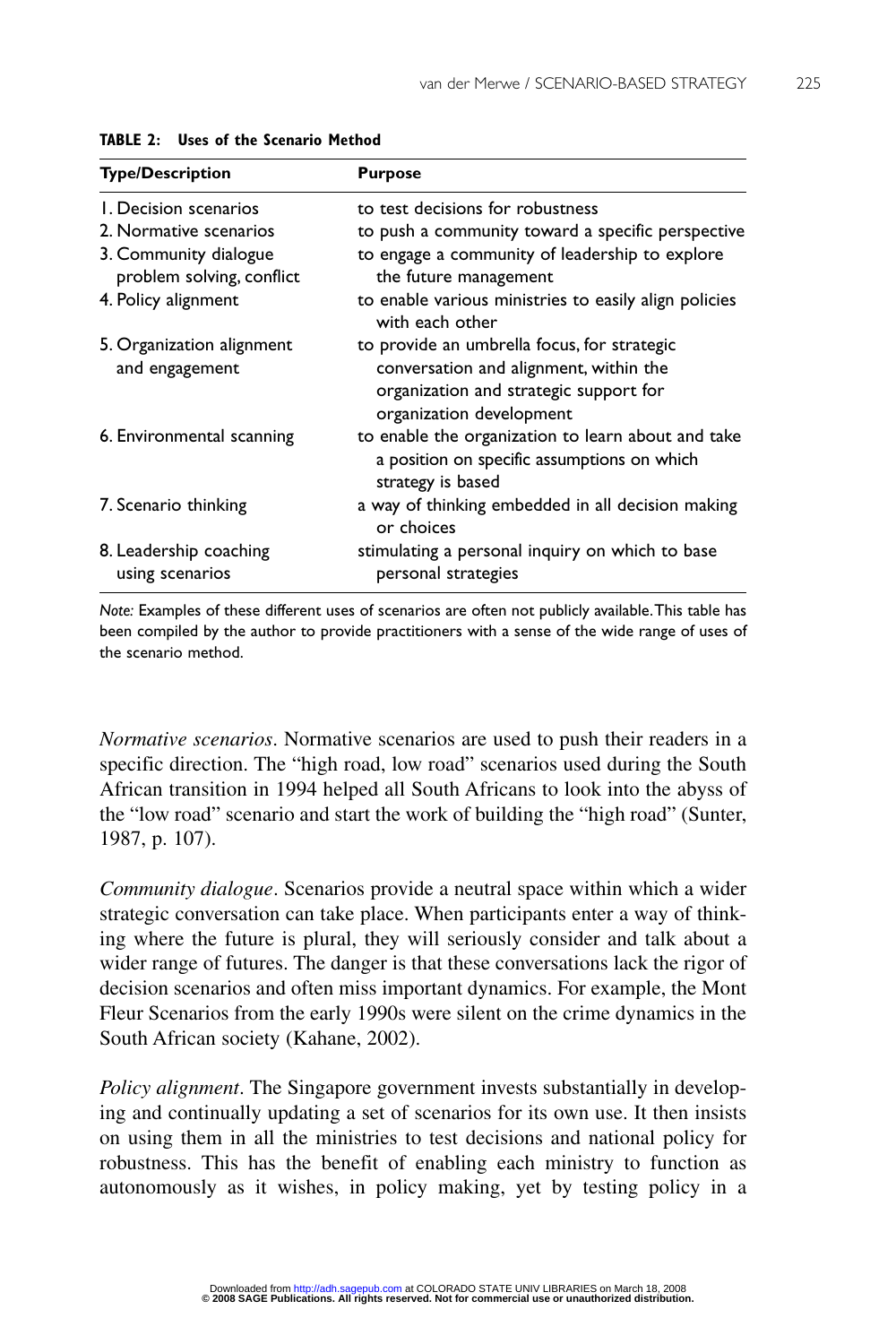common set of scenarios, ministries across government are automatically aligned with each other.

*Organizational alignment*. Organizational alignment can be defined as the capacity to act as one (McLean, 2006). Working from a common set of planning assumptions, embedded in the minds of decision makers, automatically ensures alignment of decisions and actions across an organization.

*Environmental scanning*. The focus of scenario development is always aimed at the external dynamics and how they might unfold over the next number of years. Tracking and continuously updating the scenarios, and focusing on specific key driving forces (KDFs) within the scenarios, keeps decision makers using the most up-to-date scenarios on all important dynamics that may affect their decisions.

*Scenario thinking*. Scenario thinking represents a perspective that uses this way of thinking for all decision making. This perspective includes at least two important components, seeing the future as plural and unpredictable beyond the confidence horizon for predicting. Scenario thinking can be used to guide many things, including career decisions within the family context, decisions in small businesses and work teams, complex decisions in a multinational corporation, and decisions relevant to national and global policy.

*Leadership coaching using scenarios*. Scenario thinking provides a useful and comprehensive framework for coaching leadership. Whereas personal strategy is often an intensive, introspective process, scenario thinking compels leadership to reflect on dynamics in their context, which may affect them in the future.

### **A General Scenario Development Framework**

Optimal learning during the application of the scenario method occurs in two important components of the process, namely, (a) building scenarios and (b) embedding scenario thinking as a way of thinking and operating in a particular organization (Chermack et al., 2006; Chermack & van der Merwe, 2003; Chermack et al., 2007). Strategic learning in this approach to strategy is thought to occur with involvement in developing scenarios as well as involvement in testing strategy with the wind-tunneling process (de Geus, 1999).

A typical scenario-based planning project usually unfolds over a period of 6 to 9 months and is made up of several general phases. These general phases are included in Table 3 and are as follows: (a) interviews, (b) feedback, sorting, and structuring of external dynamics, (c) rigorous analysis, (d) building capacity for strategic conversation, (e) constructing a scenario workbook or Web site,  $(f)$  sustaining strategic conversations, and  $(g)$  documenting noticeable results. Each phase is briefly described.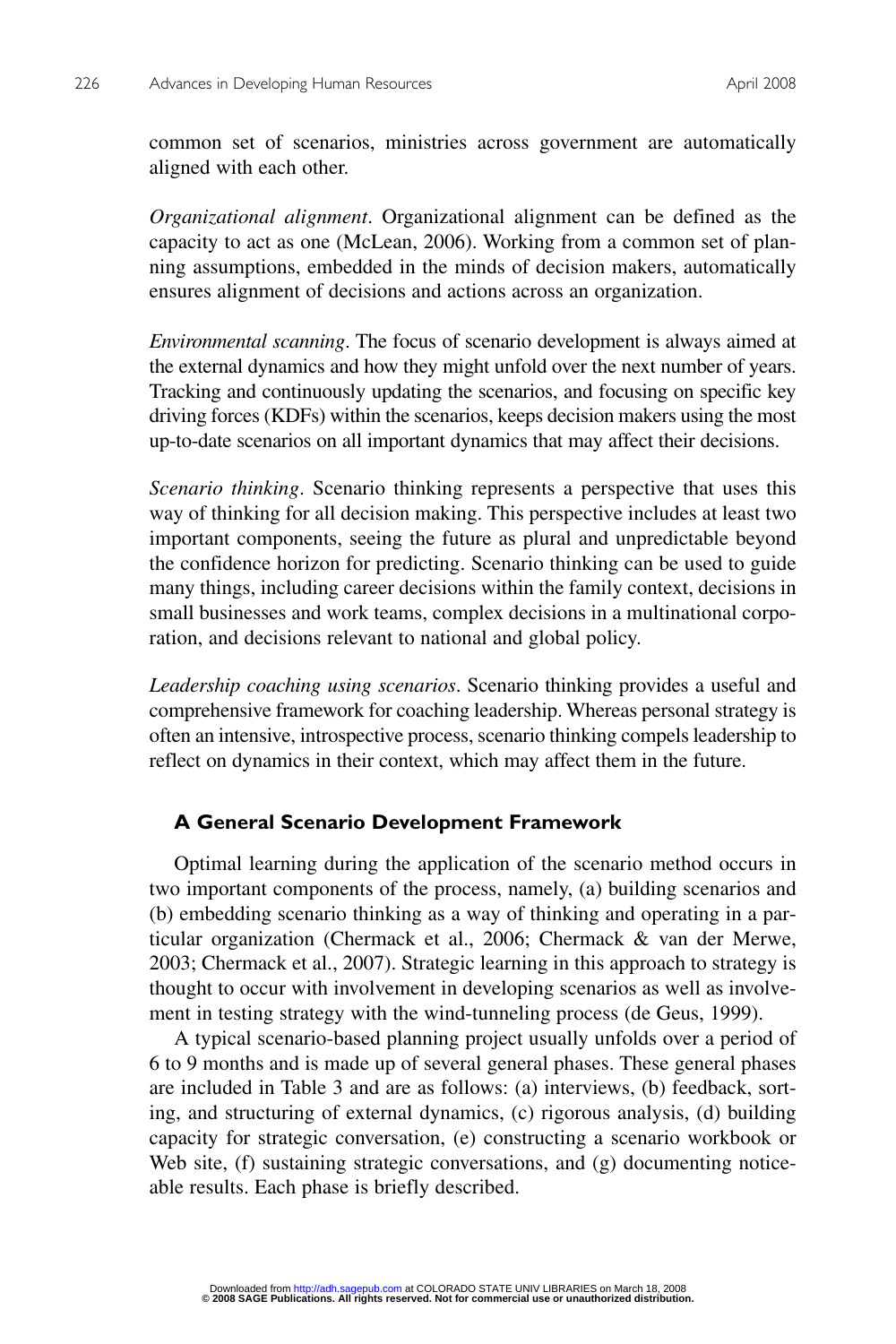#### **TABLE 3: A Scenario Development Framework**

Interviews (conduct, document, analyze, feedback)

Conduct 10-25 interviews, two tranches. First tranche, with decision makers; second tranche, next generation of decision makers and informal leadership.

Feedback, Sorting, and Structuring of External Dynamics

(Optional) Initiate internal dynamics work with function head, start with feedback of internal dynamic analysis.

Rigorous Analysis and research punctuated by (3-4) two-day work in sessions  $(W_1 - W_1)$  to consolidate and integrate a set of 2-3-4 scenarios.

Building Capacity for Strategic Conversation

Ranking space, use of tools such as systems loops & links, story maps, ladder of inference, left and right column, etc. See also conversation quality checklist (van der Merwe et al., 2008).

Challenge the assumptions and stretch the logic of the scenarios

By using outside contributions from people who may hold different views, also called "Remarkable People" or "Thought Leaders." These contributions will raise the quality of thinking and logic of the scenarios, exclude blind spots and raise the credibility of the scenarios.

Scenario Workbook,Web Site, or Other Media

Develop a workbook that attends to the learning of the decision makers.

Reflect both rational aspects as well as aesthetic aspects. Use a wide variation of tables and illustrations to reflect both explicit and implicit aspects of the storylines. Make them memorable using a set of vivid titles.

Embedding Scenario Thinking Among Decision Makers

Integrate the use of scenarios into the planning cycle as a wind-tunneling process. Develop processes that integrate the use of scenarios into the decision maker's routines.

Sustaining and continuously improving the quality of the Strategic Conversations

Assemble a Strategic Engagement Forum or a regular basis to talk about how the strategy is working, tracking emerging dynamics in the external environment and identifying capacity limits in the organization. By including Performance Management as part of the Strategic Conversation we can continuously improve this conversation during each cycle of assessment of performance.

#### Documenting Noticeable Results

Survey scenario effect reflecting both quantitative and qualitative dimensions. Administer other metrics; conversation quality, strategic thinking, trust, etc.

*Note:* This table forms part of the Centre for Innovative Leadership (1994) training course for scenario practitioners. During this training, they are assisted by this framework to develop a company-specific plan for a scenario project.This table reflects the important phases.

*Interviews*. An important question concerns who should be interviewed and who should be included in the scenario-building team. Ideally, the same people should participate in both processes. Typically, as much of the top leadership as possible, selected on a hierarchical basis, should be interviewed. This usually amounts to between 6 and 15 interviews. In addition, there is a second group of people who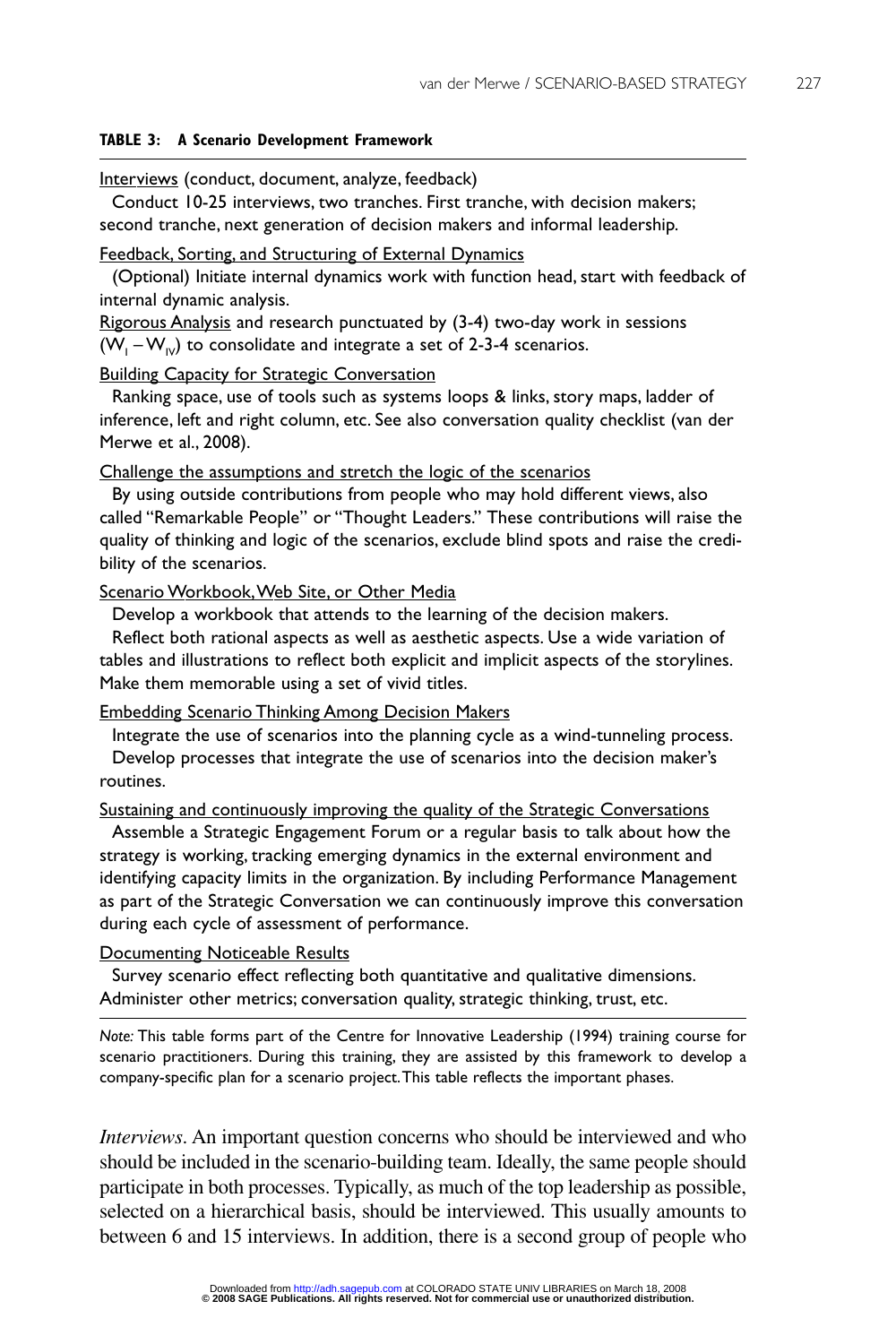are important to engage. They are the informal leaders who are normally scattered at the middle levels of the organization. The informal leadership may not occupy senior positions but are often gatekeepers between the lower levels of the organization and the top leadership, and vice versa (Kleiner, 2003; Stephenson, 2003).

Informal leadership should be included in the interviews and involved in all learning processes that are part of developing and using the scenarios. The maxim here is that the informal leadership is often mistrustful of top leadership, and by including informal leadership in important organizational processes, buy-in can be developed and people in these informal leadership positions feel ownership and stake in the organization. Engaging informal leadership in the scenario-based strategy process opens a doorway for building trust, and informal leadership will often shift their own position as they learn more about how the external environment might affect the organization.

*Conducting interviews to establish the natural strategic agenda*. Shell developed a series of questions used to guide the interviewer. They are referred to by practitioners as the so-called "seven questions." The interviewer is trained to write down what is said without filtering. Examples of these questions are as follows: "If I [the interviewer] were an oracle and could answer any question about the future you had, what would you ask?" and "If you could write your own epitaph, what would you write?" On analysis of the responses, the interviewer looks for the key concerns and uncertainties on the minds of the decision makers who were interviewed. This can also be called the natural strategic agenda (de Geus, 1999). Interviews naturally yield information on both External Dynamics as well as Internal Dynamics. While the External Dynamics are used to build the scenarios the Internal Dynamics can be used to assess and improve the capacity of the organisation to execute strategy.

*Feedback, sorting, and structuring of external dynamics*. The contract with decision makers to feed back the results of the interviews must be obtained before the interviews commence. This contracting follows standard survey feedback principles (French & Bell, 1984). Interviews provide crucial information about the natural concerns of the decision makers as well as provide a basis for building a relationship with the organization. Interviews are confidential and recorded verbatim, usually by two practitioners working as a team. Interview data are examined for common themes among interviewees. Decision makers are engaged to sort these forces by relative effect on decisions and relative uncertainty about how a particular force will play out over the scenario period.

*Rigorous analysis and building capacity for strategic conversation*. A series of scenario-building workshops should be individually designed to meet organizational needs and desired results. There is, typically, a series of 3 to 4 workshops of 2 days each, set 6 to 8 weeks apart to allow deep analysis and critical reflection time. A typical first-generation scenario development process for a medium to large organization will follow a number of phases over a period of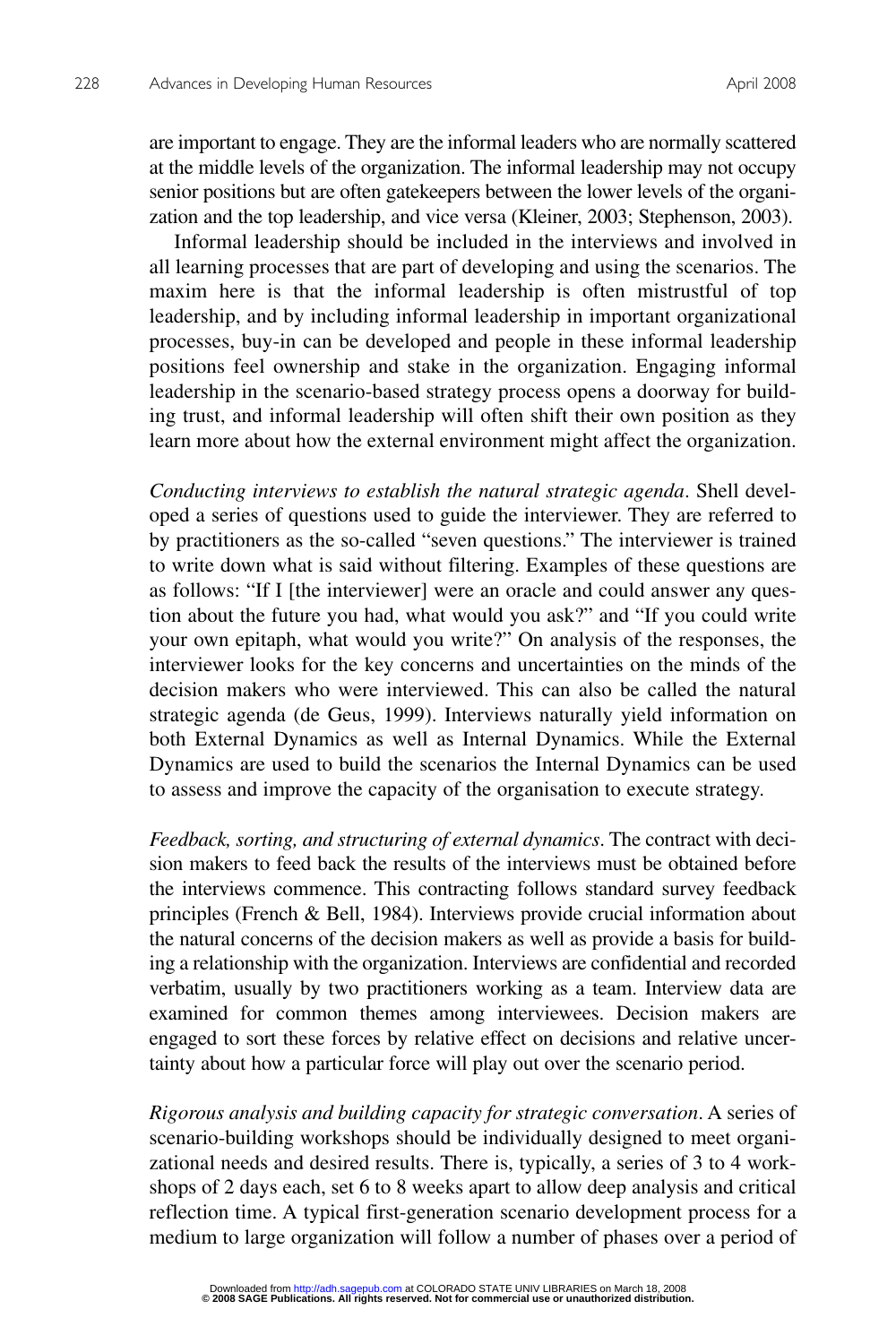months. Table 6 outlines these phases as a guideline. The capacity for strategic conversation should be regularly tested, starting with baseline measurements at the beginning of the process and then again at regular measurement at set intervals until the process is completed.

*Scenario workbook, Web site, or other media*. The scenario workbook is the media through which the scenarios can be viewed as a set. The scenarios must be memorable. The scenario stories should travel among decision makers in the organization as a kind of "oral history of the future." Often, the benefits of scenarios are restricted to key decision makers at the apex of the organization. The leading edge scenarios attend to widening their use among the various layers and learning styles of the decision makers across the organization down to middle management levels. This is being done through providing a more user-friendly workbook or by enabling wider participation by placing the information from the scenario workbook on a Web site. Key components of the workbook are a memorable set of names, the ranking of the KDFs used in the scenarios, proto scenarios made up of 8 to 10 bullets reflecting the key themes in each scenario, a list of contributors, and a brief description of methodology. For the individual scenarios, components included a memorable name for each scenario that captures the key theme of that scenario, a brief description of that theme, a summary, a story map, internally consistent details of each part of the story map, key patterns across the storyline, and a systems diagram showing the dynamics at work in the storyline.

*Embedding scenario thinking among decision makers*. One of the key ways to embed scenario thinking among decision makers is to structure the strategy process so that scenarios cannot be avoided during the strategy-making process. Using the scenarios as "wind tunnels" together with building scenarios is where the rich learning takes place among contributors to these processes (Chermack & van der Merwe, 2003).

*Sustaining strategic conversations*. Building infrastructure for strategic conversation is essential to sustaining and improving the quality of this conversation (van der Merwe, et al., 2008). The natural way to do this is to establish a strategy engagement forum that contains this conversation. Such a forum needs to be designed and well run to sustain itself beyond three or four meetings. A successful forum will focus the attention of the organization on key dynamics and continue the process of building alignment. The main goal of effective dialogue is an "inside conversation" with the leadership where current dynamics affecting the organization and concerns are on the agenda.

*Documenting noticeable results*. Scenario-based strategy builds assets in the organization that could be called intangible. It is essential to measure where possible and to document the results that flow from this process. The CIL has as standard practice documentation of specific dimensions and has developed a range of instruments to measure these dimensions. Instruments exist for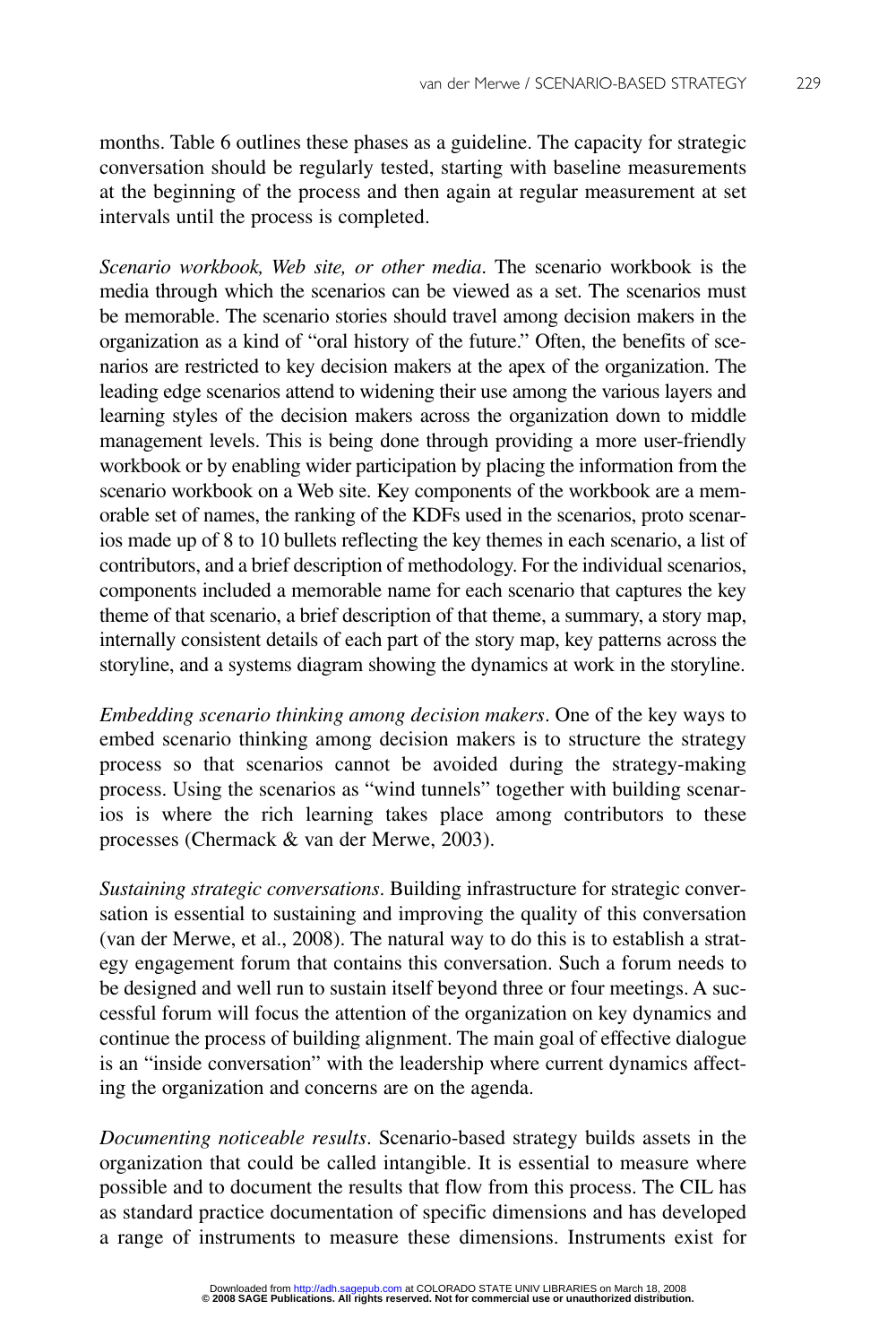

**FIGURE 4: The Pierre Wack Scenario Approach: Building Multi-Generational Scenarios**

*Note:* This figure forms part of the Centre for Innovative Leadership (1994) training in scenario building. The cyclical or multi-generational nature of scenario development was learned from Pierre Wack directly and encourages practitioners to build infrastructure for ongoing scenario thinking in their organization (see also van der Heijden, 1996).

such dimensions as the quality of conversation and the effect of the scenario work. Typically, baselines are established at the beginning of the process and then measured annually on a regular basis throughout the process. In addition, qualitative results are assessed using state-of-the-art qualitative research methods (Denzin & Lincoln, 2000).

It is essential that practitioners of the method see scenario planning as a multi-generational process. First-generation scenarios are useful, but it is only with second-, third-, and fourth-generation scenarios that the deeper learning and understanding develops. It is only with repeated use, research, and analysis that new and innovative opportunities, as well as risks and discontinuities, can be uncovered (see Figure 4). Wack (1985) was adamant about this point. Continued use and rigorous analysis are at the heart of learning in the scenario method.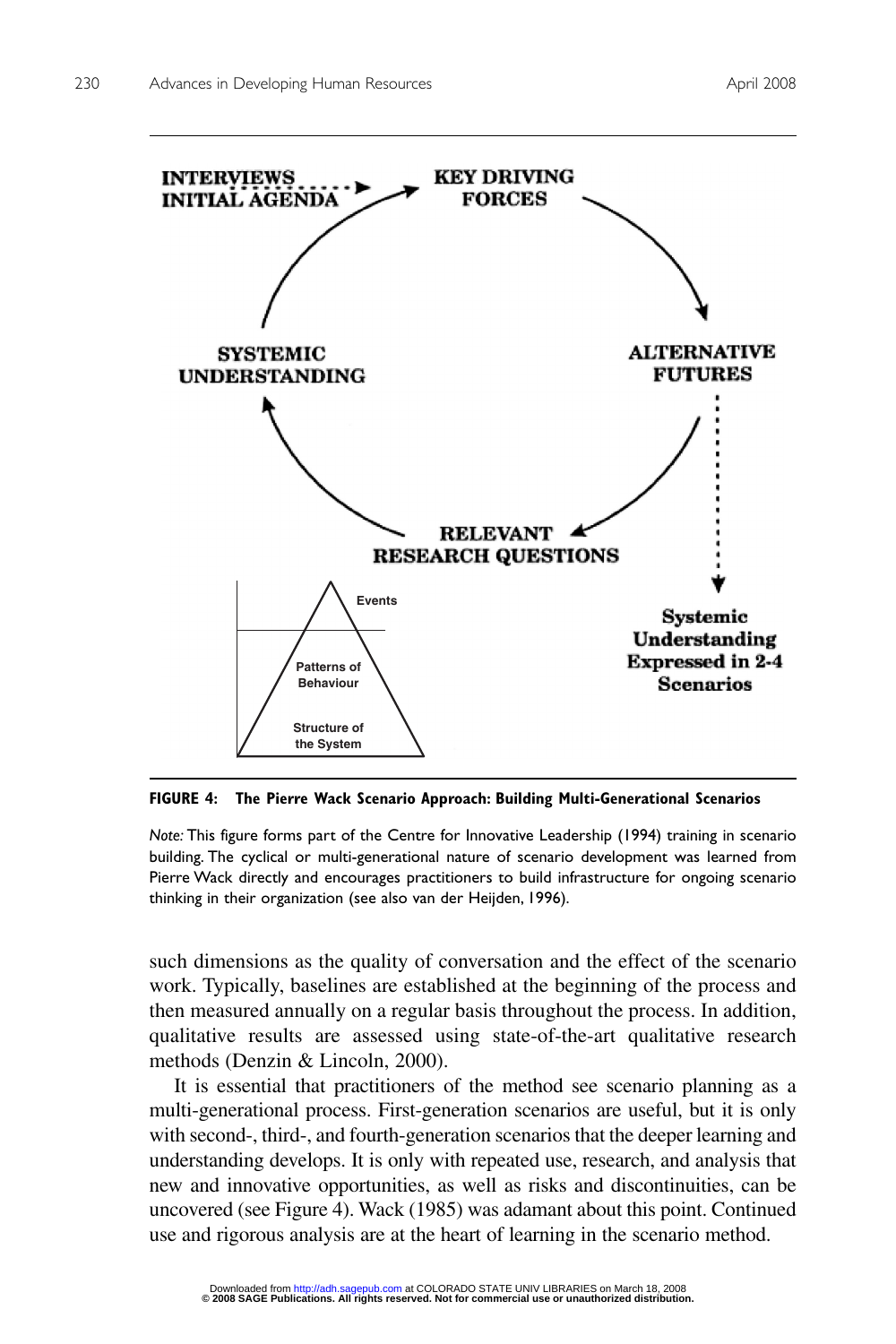#### **Quality Criteria for Scenarios**

A major anchor for scenario practitioners includes the quality criteria provided in Table 4. Quality criteria provide a basis on which the scenario team can assess the likelihood that their work will actually get through to managers and provoke new perspectives. Three key quality criteria have emerged informally from the scenario literature (although Walton, 2008, has shed light on the possible roots of these criteria in this issue of *Advances in Developing Human Resources*) and the first- and second-generation scenario practitioners. These criteria state that any given scenario must be relevant, challenging, and plausible for it to be useful and elicit buy-in from managers. These three criteria have been sequenced in a specific order to emphasize a logical structure and are usually evaluated at the conclusion of each generation of scenario development.

*Relevant*. The scenarios must be anchored in the current concerns and, at the same time, take the thinking beyond the current assumptions. The relevance criterion lays the foundation for ownership by decision makers. When the relevance criterion is met, decision makers recognize their specific concerns immediately within the scenarios. These are usually presented as feedback from interviews with decision makers in one of the early scenario development workshops. Because decision makers see their specific concerns in the scenarios, they are more likely to take ownership of a set of scenarios that will shed light on their specific concerns.

*Challenging*. Each scenario must provide a story that is in some way surprising. Given Wack's (1985) stated purpose to "shift the thinking" (p. 84), scenarios must allow users to see things differently from how they currently do. When the scenarios are too challenging, decision makers simply won't engage in or seriously entertain the content of the scenarios. When the scenarios are not challenging enough, decision makers can be bored or disappointed at having invested time and energy on a set of scenarios that provides no novel insights or information.

*Plausible*. The plausibility of scenarios is based in deep analysis and research. Scenarios must be able to stand up to scrutiny in terms of the accuracy of the storylines. This is also referred to as internal consistency (Schwartz, 1991). Scenarios must be realistic in that the internal assumptions and events must be possible. When scenario-based planning is criticized for being too "soft" (Mintzberg et al., 1998), it is because there has not been a multi-generational scenario process in place, and there has not been enough analysis and research to support the foundation of each scenario. Deep data-driven analysis is one cornerstone of high quality, high utility scenarios.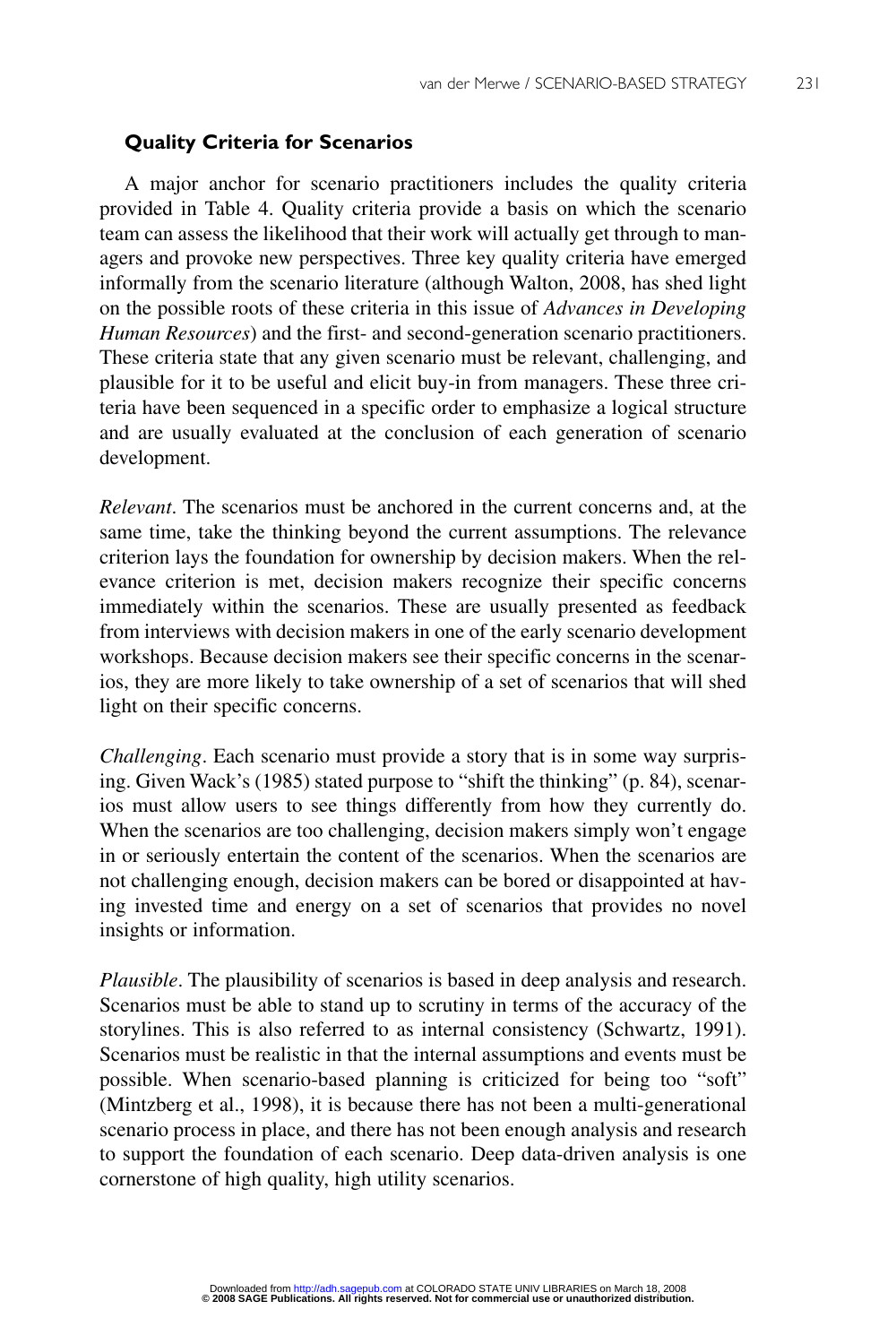| Criterion                                                                                                | <b>Effect</b>                                                                                                                             | <b>Practitioner Tip</b>                                                                                                                                                  |  |
|----------------------------------------------------------------------------------------------------------|-------------------------------------------------------------------------------------------------------------------------------------------|--------------------------------------------------------------------------------------------------------------------------------------------------------------------------|--|
| Relevant to the<br>concerns of the<br>decision makers                                                    | deepens ownership by<br>sponsor(s) and decision<br>makers through<br>feedback of external<br>dynamics and internal<br>dynamics (optional) | independent in-depth<br>interviews done by<br>outside practitioners;<br>uncover both external<br>dynamics and internal<br>dynamics feedback and<br>joint action planning |  |
| Challenging to current<br>assumptions                                                                    | expands thinking beyond<br>current knowledge;<br>changes assumptions                                                                      | use of outside thought<br>leaders and remarkable<br>people to challenge and<br>enrich thinking and<br>documentation                                                      |  |
| Plausible because they<br>are based on deep<br>analysis and research<br>and are internally<br>consistent | creates credibility for<br>storyline(s) because<br>they can stand up to<br>scrutiny                                                       | deep analysis and research<br>into key dynamics to<br>understand key variables<br>that support them;<br>ensure that the scenarios<br>are internally consistent           |  |

**TABLE 4: Quality Criteria for Scenarios**

In short, scenarios must be relevant in that they capture the elements that are of concern to the managers who will use them, challenging in that they stretch the internal thinking of the decision makers, and plausible in that they are well-researched and provide detail and data to support the events in the storylines. Wack insisted on a further acid test for quality scenarios: Having lived through the scenario period and looking back, did the scenarios miss any important dynamic? For instance, the Mont Fleur Scenarios that were used to engage the incoming political leadership in South Africa prior to the 1994 elections said nothing about the crime dynamics in post-apartheid South Africa. The result of this omission was that the government and business leadership were caught unaware by this damaging dynamic and are still struggling more than 10 years later to deal with it effectively. Finally, in the case of multi-generational scenario use, hindsight provides a valuable learning tool in that things that may have been left out of previous generations of scenarios can be included in future iterations.

### **Testing Strategies for Robustness: Wind Tunneling**

The term *wind tunneling* is used because of the similarity between testing a strategy in a given set of scenarios and testing the design of an aircraft in a wind tunnel. A wind tunnel varies the operating conditions to which the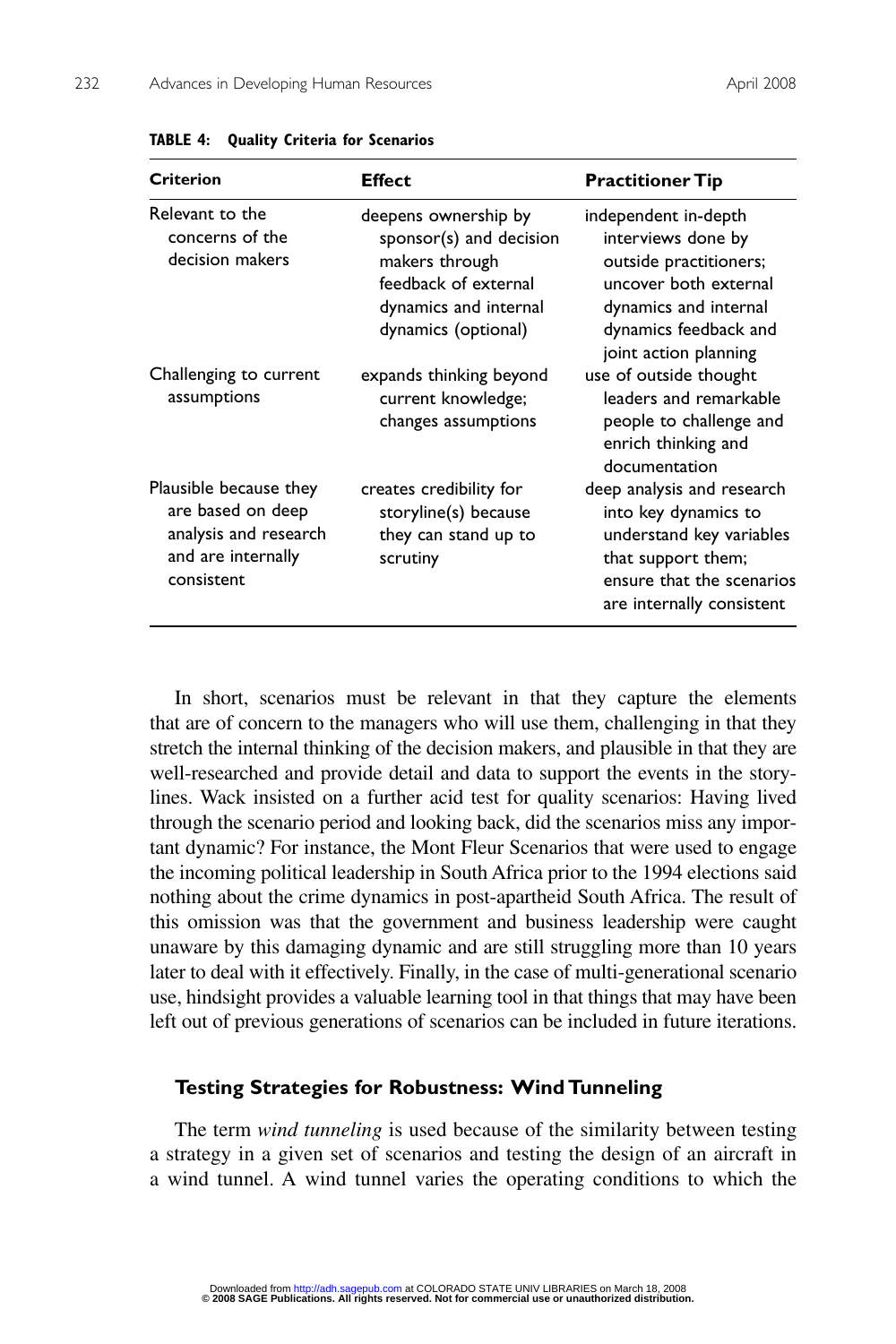aircraft is subjected to expose design errors or successes. Scenarios represent the different future conditions within which the strategy, business model, or other decisions must fit. Wind tunneling is used to test decisions for robustness and for exposing opportunities and risks. An important additional benefit of wind tunneling is that the leadership engaged in wind tunneling are continually adjusting their assumptions as they enter the different worlds described in each scenario. As leaders check their decisions or business models in the various scenarios, they are often required to adjust their thinking based on evidence of flawed assumptions. This process is filled with critical learning opportunities in the scenario-based strategy framework and draws highly on constructivist learning principles (for a detailed description of the cognitive processes at work in scenario planning and wind tunneling, see Chermack & van der Merwe, 2003).

The key to the intense learning in this process is for the decision makers to suspend reality, much as one does in a good theater performance, and enter the world being described by the scenario. This will only happen in wellcrafted scenarios that are relevant, challenging, and plausible to those who are trying to use them. The key question that triggers this learning is, "What will I do if . . . ?" This question triggers what has been called "future memory." It is this future memory that enables decision makers to recognize discontinuities earlier than competitors (Chermack & van der Merwe, 2003; see Table 5).

Stated another way, decision makers can use scenarios to consider the important organizational elements. For example, useful questions would include the following: "Will the current strategy hold up in scenarios 1, 2, 3, and 4?" or "Is the current strategy only viable in a single scenario?" The same questions can be asked around organization structure, culture, leadership competencies, business plans, and specific decisions, among other elements. Using this process allows decision makers to see where and under what conditions certain organizational elements may need to be revised in order to build robustness.

#### **The Competent Scenario-Based Strategy Practitioner**

The foundation for competence in scenario-based strategy naturally exists within the HRD and OD professions (Cummings & Worley, 2001; Torraco & Swanson, 1995). The required additional competencies need to be assessed and developed at an individual level. Although it is possible for an individual to develop personal expertise in scenario planning through experience, the far more efficient method remains to work under the tutelage of an accomplished scenario planning practitioner. Table 6 reflects a selection of key competencies that enhance the performance of an aspirant practitioner.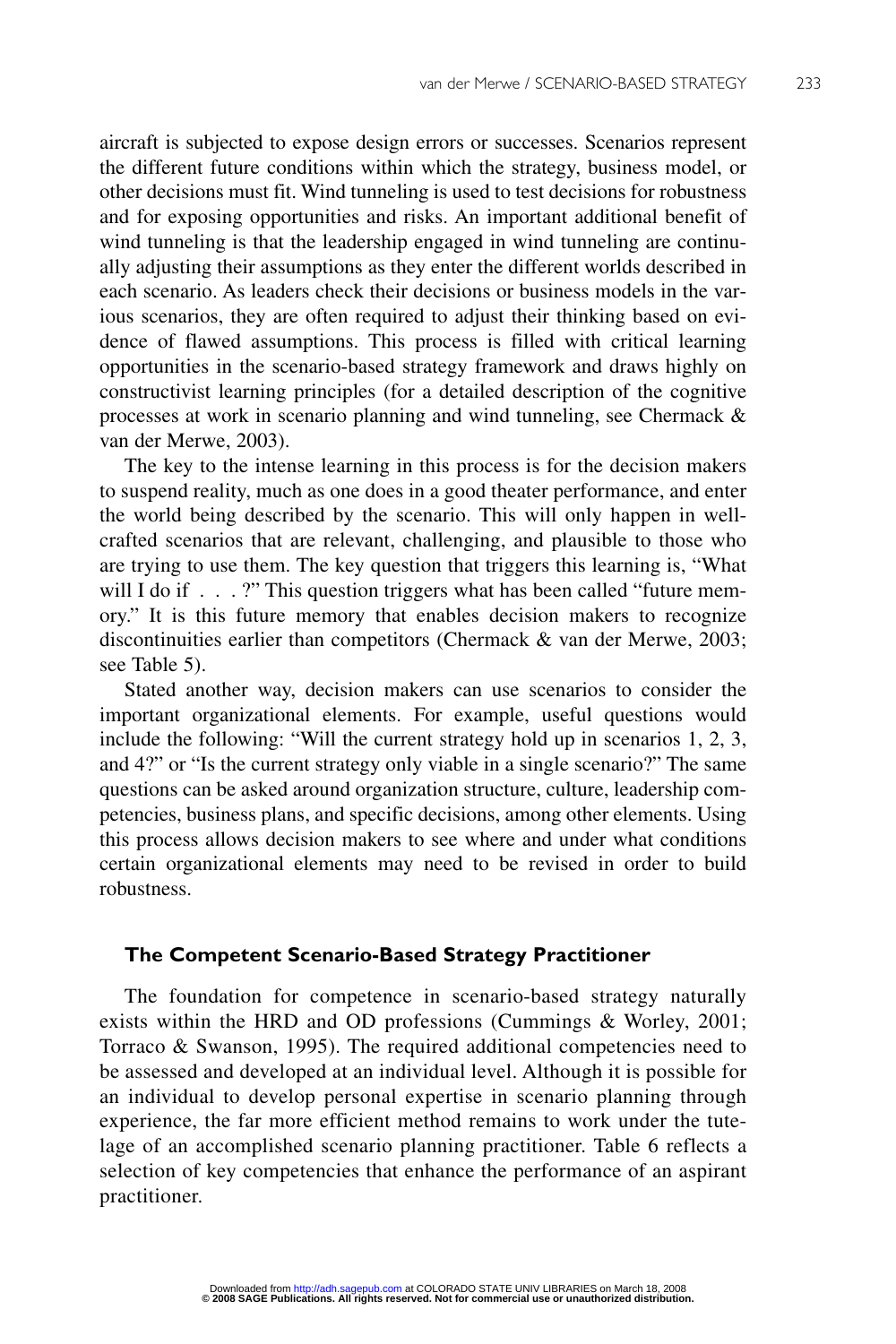| How to wind tunnel  | $scenarios = different future operating conditions$<br>key question to ask as you enter these different worlds:<br>"What will I do if?"<br>look for both opportunities and risks                                                                                                                                                                                                                              |
|---------------------|---------------------------------------------------------------------------------------------------------------------------------------------------------------------------------------------------------------------------------------------------------------------------------------------------------------------------------------------------------------------------------------------------------------|
| What to wind tunnel | list for each scenario-look for patterns across scenarios<br>for the scenarios as a set: important conclusions,<br>challenges, opportunities, questions for further analysis<br>consider each of the following elements in each scenario:<br>strategy, business model, business plans, specific decisions,<br>leadership development program, organization structure,<br>senior leadership succession, others |

**TABLE 5: Testing Strategies for Robustness: Wind Tunneling**

### **Common Mistakes and Traps: Practitioner Guidelines**

The final section of this article provides a series of guidelines for practicing scenario-based strategy. These guidelines generally include a number of common mistakes in developing scenarios, problems associated with assigning probabilities, an additional quality criterion, and the need to ensure that scenarios are used for considering important aspects of the business.

*Some common scenario development mistakes*. The following are mistakes made by learner practitioners in constructing scenarios that novices should avoid:

- Putting all the good news in one scenario and all the bad in another.
- Best-case, worst-case, and status quo scenarios.
- Developing unrealistic, implausible scenarios.
- Assuming that scenarios are the product of a brainstorming process.
- Falling into the probability trap.
- Don't stop when the scenarios are done; engage the organization in strategic conversation and measure the effect of the scenario work.

*Good news, bad news*. By putting all the good news in a scenario and the bad news in another, we start to move toward identifying preferences and influencing the user of such scenarios to consider only the good scenario. This is good practice for normative scenarios (see Table 2) but not for decision scenarios, where all the scenarios should be equally plausible.

*Best case, worst case, and status quo*. Best case, worst case, and status quo as a set of scenarios usually lack deep analysis to uncover counterintuitive, plausible turns in how the scenario may unfold in the future. This type of range is more akin to sensitivity analyses than good scenario work.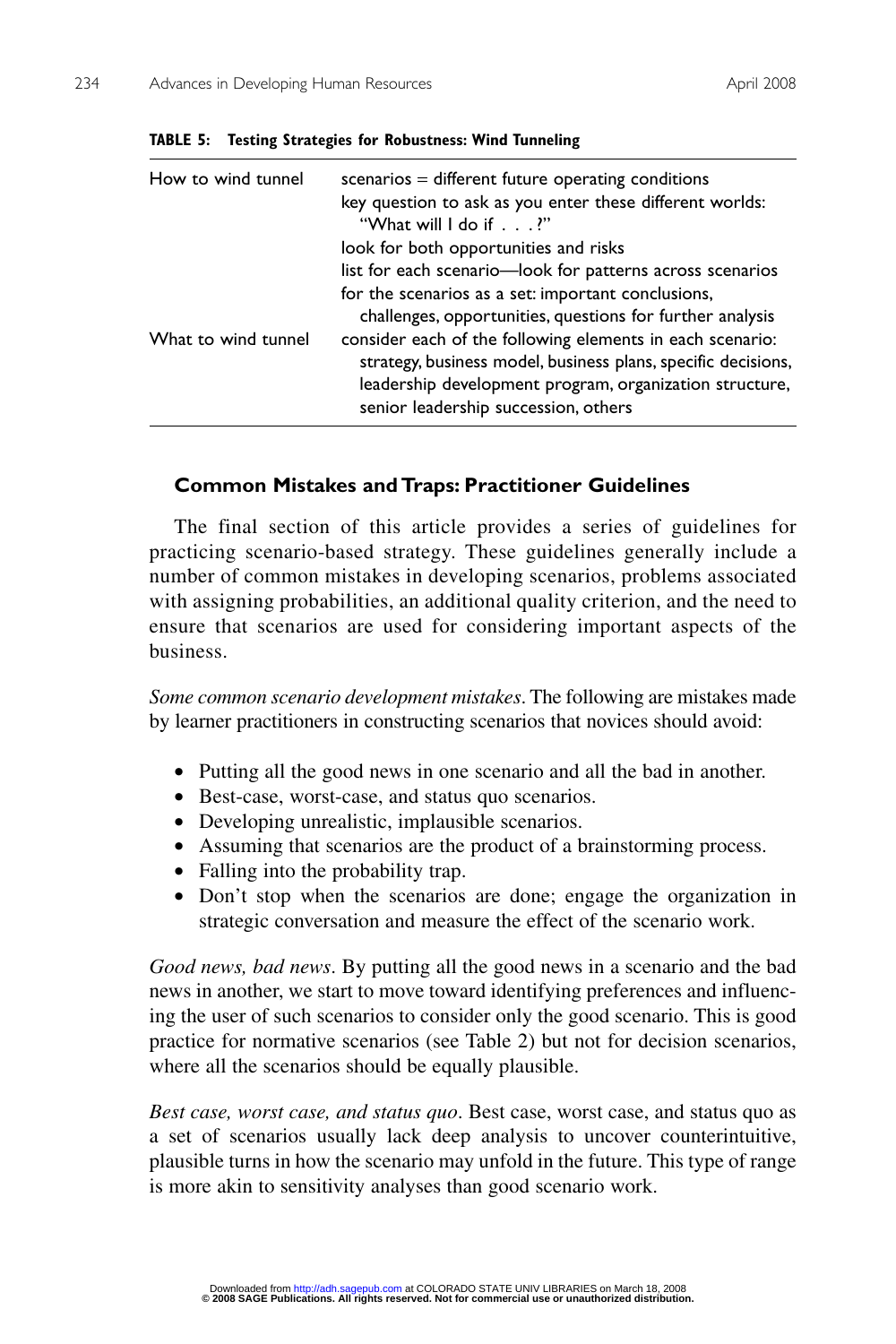|  |  |  |  | TABLE 6: A Competency Profile: Scenario-Based Strategy Practitioner |  |  |
|--|--|--|--|---------------------------------------------------------------------|--|--|
|--|--|--|--|---------------------------------------------------------------------|--|--|

| А. | Knowledge:                                                                          |  |  |  |
|----|-------------------------------------------------------------------------------------|--|--|--|
|    | Business sustainability knowledge, distinctive competence, competitive<br>advantage |  |  |  |
|    | Strategic planning process                                                          |  |  |  |
|    | Business planning process                                                           |  |  |  |
|    | Scenario practice and application                                                   |  |  |  |
|    | Theory of the business (business modeling)                                          |  |  |  |
|    | Systems thinking, worldview, and mapping of structure                               |  |  |  |
|    | Adult learning                                                                      |  |  |  |
|    | Conflict resolution                                                                 |  |  |  |
|    | Organization development                                                            |  |  |  |
|    | Group process                                                                       |  |  |  |
| В. | Skills:                                                                             |  |  |  |
|    | Process design                                                                      |  |  |  |
|    | Facilitator                                                                         |  |  |  |
|    | Conversation quality and engagement                                                 |  |  |  |
|    | Visual representation                                                               |  |  |  |
|    | Systemic representation                                                             |  |  |  |
|    | Organizing                                                                          |  |  |  |
| C  | Attitudes:                                                                          |  |  |  |
|    | Role versatility                                                                    |  |  |  |
|    | Intellectual versatility                                                            |  |  |  |
|    | Attention to detail                                                                 |  |  |  |
|    | Continuous improvement                                                              |  |  |  |

*Source:* Centre for Innovative Leadership (CIL, 1994).

*Note:* This competency framework is part of the work done by the CIL. So far, it has remained unpublished. It is included in the CIL training for practitioners.

*Unrealistic, implausible scenarios*. Scenarios that are seen as unrealistic or implausible will not be taken seriously by decision makers. Scenarios that are the result of brainstorming lack the deep analysis required to provide a plausible basis for the storylines reflected. Bear in mind, constantly, that quality criteria for scenarios, reflected in Table 4, are essential if the scenarios are to be taken into the decision-making process.

Good scenarios enable what actors and script writers refer to as "suspending disbelief." The reader mentally and emotionally enters the story and treats it as reality. This is an essential property if the scenarios are to influence and change assumptions in the minds of decision makers.

*The probability temptation*. Most managers and executives are trained to establish some amount of certainty. There exists a natural temptation for analytically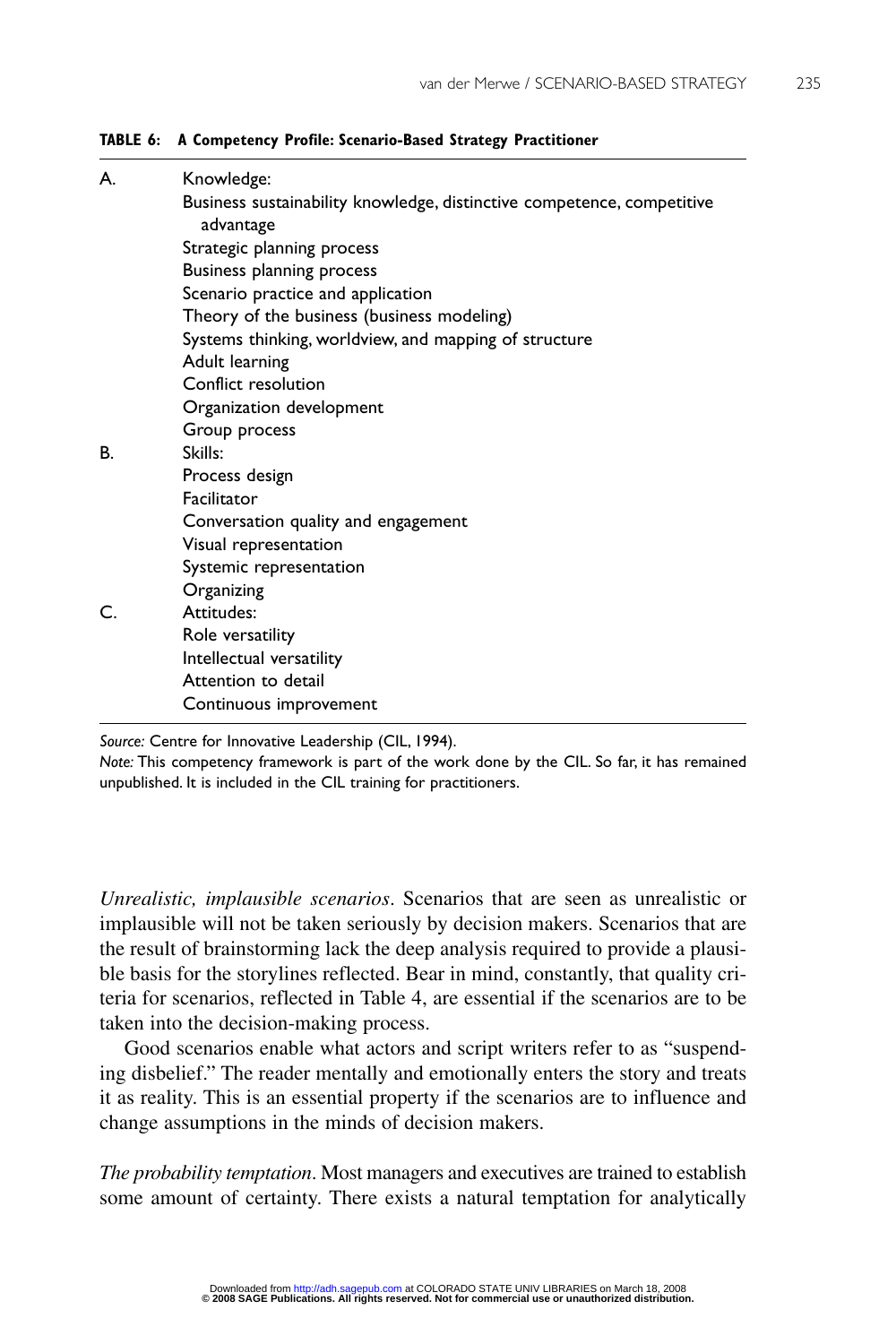trained managers to want to assign probabilities to each scenario. Once probabilities are assigned, the most probable scenario will be seen as the official future, the other scenarios will be left behind, and the purpose of shifting the thinking will be lost. Often, novices inadvertently imply that a specific scenario is more probable than another. This destroys the plausibility of the scenarios as a set.

It is not expected that any given scenario will unfold in reality as told. However, it is important that the scenarios as a portfolio of stories about the future contain a full range of variability for all key forces identified in the various workshops and interviews. The iterative, multi-generational scenariobased strategy process represents an important framework for contracting with organizations considering using this method.

*Moving beyond scenario development—don't stop there. Engage the organization in a continuous strategic conversation*. Because the scenario workbook is often the most tangible part of the deliverables, it is often mistakenly thought of as the product or final deliverable. It is therefore essential to contract, from the outset, for both developing the scenarios and putting them to use to test strategy and decisions for robustness. A scenario project is never really complete but must not end with the production of scenarios. The practitioner must contract for an iterative multi-generational approach to scenario development from the outset. The scenarios are most useful if they are used for learning, which is solidified in using the scenarios to consider critical decisions of the business. Embedding scenarios as a process for regularly testing decisions usually entails restructuring the strategic planning cycle to include the robustness testing process part within the cycle.

# **Conclusion**

This article has provided some key reference points and practitioner "handrails" in strategy making as well as a general framework for scenariobased strategy. In addition, quality criteria for scenarios and a competency profile for a scenario planning practitioner have been presented. Whereas the scenario method has traditionally been taught through an apprenticeship approach, current demand for competent scenario-based strategy professionals is growing. When one considers how long it is taking to get important issues such as climate change into the minds of decision makers, it is essential that the scenario method be adopted as widely as possible, in both the public and private sectors as well as nongovernmental organizations and civil society in general. One key purpose of this article has been to provide guidance to novice scenario planning practitioners so that we may expand the capacity to support the development and use of scenario-based strategy to improve the quality of decision making and leadership.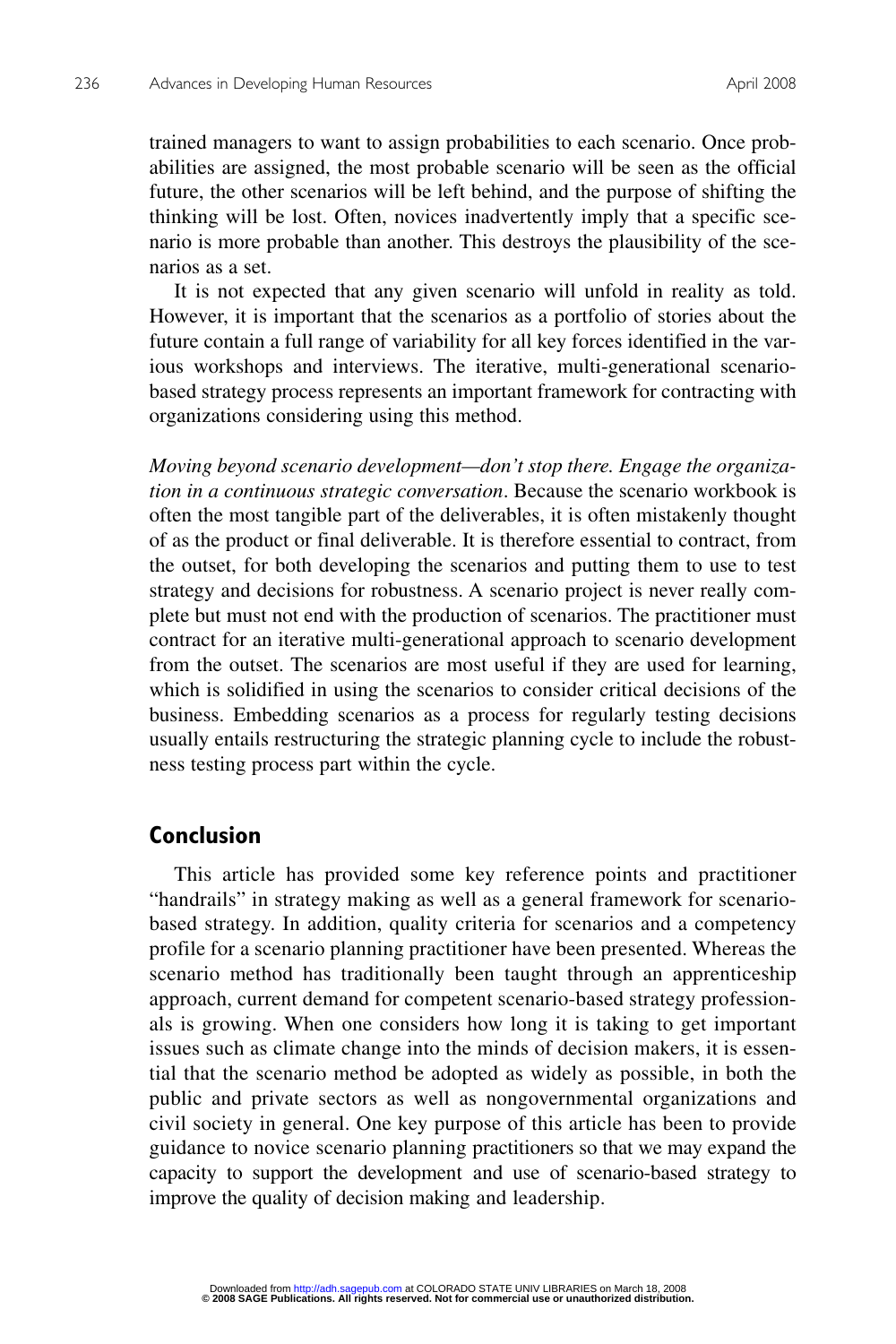HRD professionals can use the overview presented in this article as an orientation to some of the foundational principles, as well as some of the classic practitioner pitfalls of scenario planning. Together with the remaining articles in this issue of *Advances in Developing Human Resources*, the novice, or emerging scenarist, can glean the necessary components to begin the scenario planning journey. Scenario planning is aimed at examining ill-defined problems that are usually highly complex. Like any advanced organizational activity, scenario planning is an ongoing learning process that takes years to master, and each project will present varied challenges. This article has provided some general guidelines and a framework that can be applied to scenario planning in any context, no matter the challenges.

# **References**

- Argyris, C. (1999). *On organisational learning*. London: Blackwell.
- Bartlett, C. A., & Ghoshal, S. (2002). Building competitive advantage through people. *Sloan Management Review*, *43*(2), 34-41.
- Brache, A. P. (2005). *How organizations work: Taking a holistic approach to enterprise health*. New York: John Wiley.
- Burt, G., & van der Heijden, K. (2002). Reframing industry boundaries for structural advantage—the role of scenario planning. In G. Ringland (Ed.), *Scenarios in business* (pp. 223-232). New York: John Wiley.
- Burt, G., & van der Heijden, K. (2003). First steps: Towards purposeful activities in scenario thinking and future studies. *Futures*, *35*(10), 1011-1026.
- Centre for Innovative Leadership. (1994). *Thinking and Acting with Scenarios* (*TAS*). Amsterdam, Netherlands: CIL Ltd.
- Chermack, T. J., Lynham, S. A., & van der Merwe, L. (2006). Exploring the relationship between scenario planning and perceptions of learning organization characteristics. *Futures*, *38*(7), 767-777.
- Chermack, T. J., & van der Merwe, L. (2003). The role of constructivist learning in scenario planning. *Futures*, *35*(5), 445-460.
- Chermack, T. J., van der Merwe, L., & Lynham, S. A. (2007). Exploring the relationship between scenario planning and strategic conversation quality. *Technological Forecasting and Social Change*, *74*(3), 379-390.
- Cummings, T. G., & Worley, C. G. (2001). *Organization development and change* (6th ed.). Cincinnati: South-Western College Publishing.
- Davidson, M. (1983). *Uncommon sense: The life and thought of Ludwig von Bertalanffy (1901-1972), father of general systems theory*. New York: J. P. Tacher.
- de Geus, A. P. (1988). Planning as learning. *Harvard Business Review*, *66*(2), 70-74.
- de Geus, A. (1999). *The living company: Growth, learning and longevity*. Boston: Harvard Business School Press.
- Denzin, N. K., & Lincoln, Y. S. (Eds.). (2000). *Handbook of qualitative research* (2nd ed.). Thousand Oaks, CA: Sage.
- French, W. L., & Bell, C. H., Jr. (1984). *Organisation development* (3rd ed.). Upper Saddle River, NJ: Prentice Hall.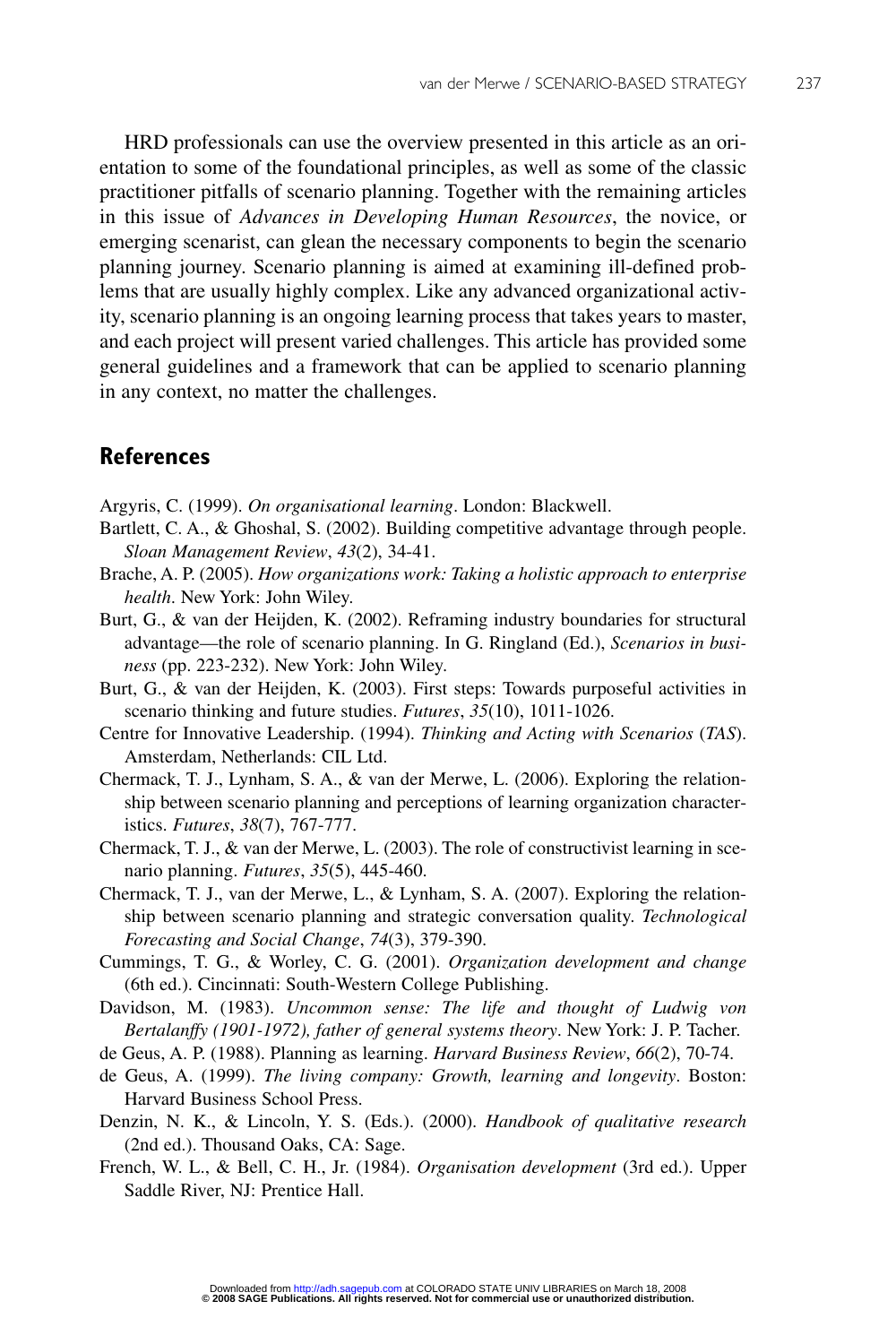- Kahane, A. (2002). Civic scenarios as a tool for societal change. *Strategy & Leadership*, *30*(1), 32-37.
- Kahn, H., & Wiener, A. J. (1967). The next thirty-three years: A framework for speculation. *Daedalus*, *96*(3), 705-732.
- Kauffman, D. L. (1980). *Systems 1: An introduction to systems thinking*. Minneapolis, MN: Future Systems.
- Kleiner, A. (1989). *Consequential heresies: How "thinking the unthinkable" changed Royal Dutch/Shell*. Retrieved January 4, 2008, from http://www.well.com/user/art/ PDF%20Files/gbnshelloil.pdf
- Kleiner, A. (2003). The man who saw the future. *Strategy and Business*, *30*, 1-5.
- Kuhn, T. S. (1970). *The structure of scientific revolutions* (3rd ed.). Chicago: University of Chicago Press.
- McLean, G. N. (2006). *Organization development: Practices, processes, principles*. San Francisco: Berrett-Koehler.
- Michael, D. N. (1973). *Learning to PLAN and planning to LEARN* (2nd ed.). San Francisco: Jossey-Bass.
- Mintzberg, H., Ahlstrand, B., & Lampel, J. (1998). *Strategy safari: A guided tour through the wilds of strategic management*. New York: Free Press.
- Porter, M. (1998). *On competition*. Boston: Harvard Business School Press.
- Rummler, G. A., & Brache, A. P. (1995). *Improving performance: How to manage the white space on the organization chart*. San Francisco: Jossey-Bass.
- Schumacher, E. F. (1978). *A guide for the perplexed*. New York: Harper-Perennial.
- Schwartz, P. (1991). *The art of the long view*. New York: Doubleday.
- Senge, P. M. (1992). *The fifth discipline*. New York: Doubleday.
- Senge, P., Kleiner, A., Roberts, C., Ross, R., Roth, G., & Smith, B. (1999). *The dance of change: The challenges to sustaining momentum in learning organizations*. New York: Doubleday.
- Senge, P. M., Kleiner, A., Roberts, C., Ross, R. B., & Smith, B. J. (1994). *The fifth discipline fieldbook: Strategies and tools for building a learning organization*. New York: Doubleday.
- Stephenson, K. (2003). *The quantum theory of trust: Power, networks and the secret life of organizations*. Upper Saddle River, NJ: Prentice Hall.
- Sunter, C. (1987). *The world and South Africa in the 1990s*. Cape Town, South Africa: Human and Rousseau Tafelberg.
- Torraco, R. J., & Swanson, R. A. (1995). The strategic roles of human resource development. *Human Resource Planning*, *18*(4), 3-38.
- van der Heijden, K. (1996). *Scenarios: The art of strategic conversation*. New York: John Wiley.
- van der Merwe, L., Chermack, T. J., Kulikowich, J., & Yang, B. (2008). Strategic conversation and engagement: assessment of a new measure. *International Journal of Training and Development, 11*(3), 241-221.
- Wack, P. (1985). Scenarios: Uncharted waters ahead. *Harvard Business Review*, *63*(5), 72-89.
- Wack, P. (1988). *The gentle art of re-perceiving*. Unpublished manuscript.
- Walton, J. S. (2008). Scanning beyond the horizon: Exploring the ontological and epistemological basis for scenario planning. *Advances in Developing Human Resources*, *10*(2), 147-165.